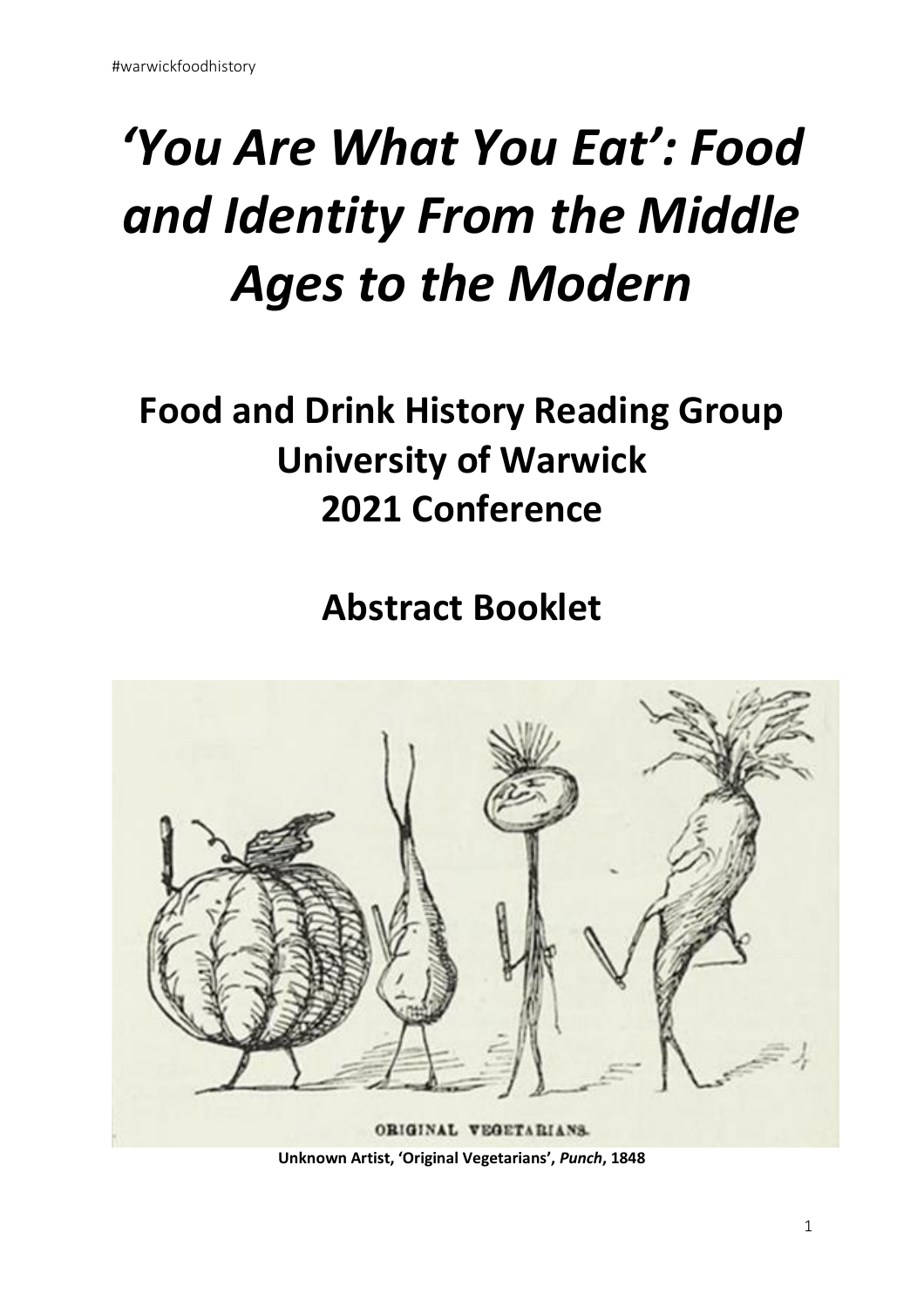### **PANEL ONE –** BODY, SOUL, AND COMMUNITY: FOOD, DRINK, AND RELIGION IN PRE-MODERN EUROPE

**9:30-10:30 (BST), Thursday 17th June**

Chair: Serin Quinn

#### **Mazi Kuzi (Tel Aviv University),** *Are You Really What You Eat? Eating and Morality in Last Supper Sculpture in Twelfth-Century France*

Despite of the centrality of the consumption of the host in medieval liturgical practices and exegeses, sculptured images of the Last Supper in twelfth-century France do not portray the disciples in the act of eating. Rather it is only the act symbolizing the betrayal of Christ that is portrayed, namely: Judas Iscariot eating the morsel of bread. In this paper, I shall explore the binary aspects represented by Judas Iscariot and Saint John, Christ's beloved disciple in the Last Supper imagery. I argue that through the act of eating, they both represent the two poles of morality. While Judas is depicted eating, John is depicted leaning on Christ's breast. Although Judas actually consumes the bread, his act has no implications regarding his worthiness of redemption. In contrast, John embodies he who truly believes and loves Christ, and who thus earns the reward of eating from the Bread of Heaven. Based on theological writings I show that the image of Judas constituted an exemplum for the question of the worthiness of an individual to receive the Host. Moreover, I show how the image of John represented the right way by which to participate in the Communion. In these Last Supper images, the two apostles – John and Judas, embody the different ways of assimilation with God and the true way to Him. This depiction of the act of eating, or restraint of eating, functions as a moral sign, that contributes to establishing the identity of the righteous.

*Keywords*: Eucharist; Last Supper; Romanesque; France; Middle Ages

*Biography*: Mazi Kuzi is a Ph.D. candidate in the History of Art Department at Tel Aviv University. Her dissertation, written under the supervision of Prof. Assaf Pinkus, explores representations of the act of eating as a crucial moral, theological, and communal concern in twelfth-century Romanesque ecclesiastical sculpture in France. Mazi is a fellow at ISEF (The Israeli Scholarship Education Foundation) Ph.D. program for excellence in academic and social leadership, and a recipient of the Rotenshtreich Scholarship for outstanding Ph.D. candidates in the field of the humanities. She is also a board member of Imago, the Israeli association for visual culture in the Middle Ages.

#### **Vincent Roy-Di Piazza (University of Oxford),** *'I saw Jesus Christ at a London Inn, and he told me: Do not eat so much'--Gluttony, mental intoxication and spiritual fasting in the manuscripts of Emanuel Swedenborg (1688-1772)*

In April 1745, Swedish parliamentarian, anatomist and philosopher Emanuel Swedenborg had a vision of Christ at an inn in London. He recorded how the only words then pronounced by the Lord consisted in a laconic order: 'Do not eat so much'.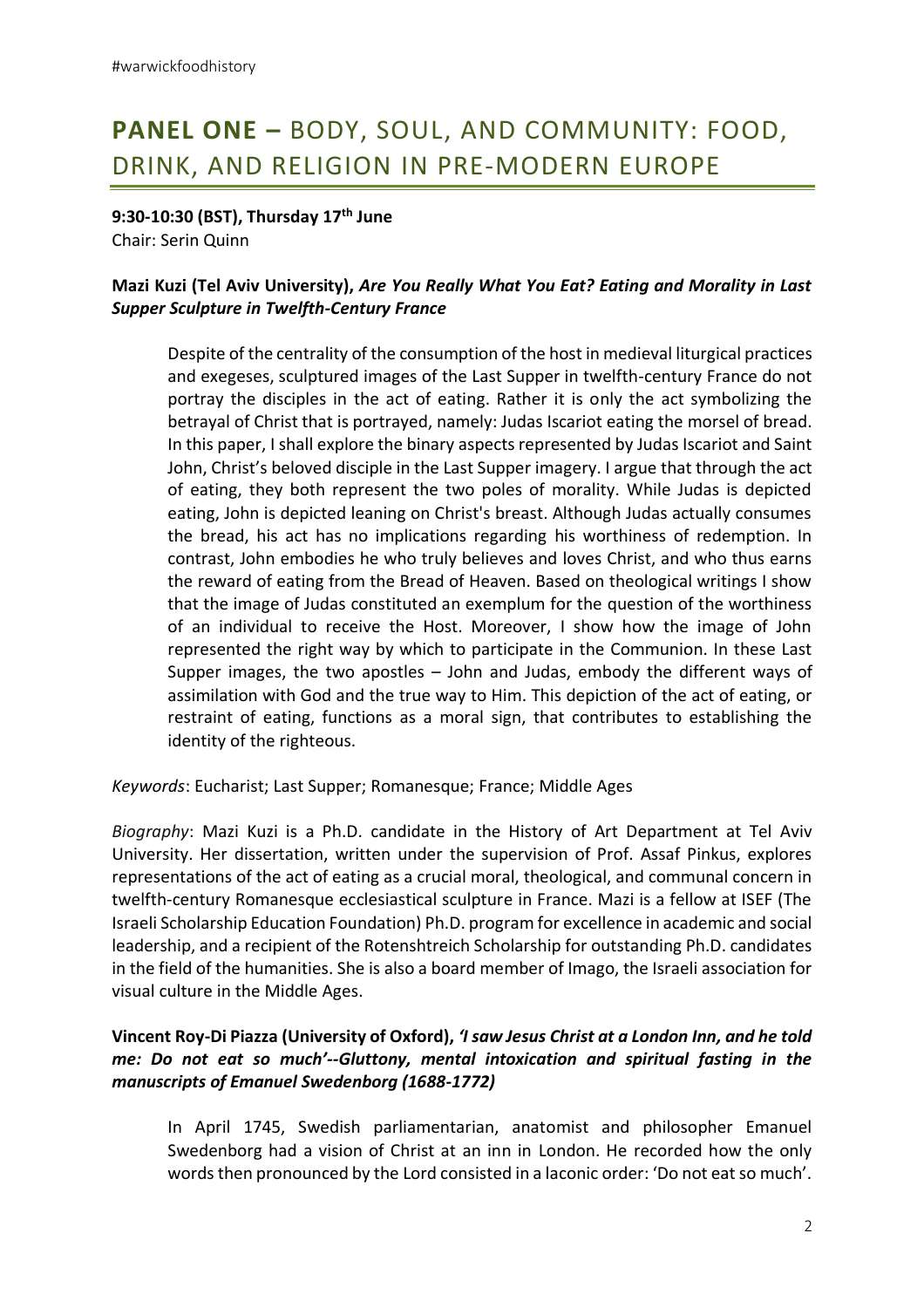What did it all mean? Through the case study of Swedenborg, this paper surveys eighteenth century religious and medical debates about overeating, food-deprivation and temperate regimens. In Sweden, gluttony was a much-despised sin, and king Adolph-Frederick was famously mocked for dying after eating fourteen plates of his favourite meal --a mixture of lobster, caviar, sauerkraut and kippers poured with champagne, topped with little brioches served in hot milk. The paper explores Swedenborg's views on nutrition, from his records of fasting-induced divination to the possibility of sustaining one's soul directly from feeding on the ether. By doing so, it shows how Swedenborg's letters and manuscripts reveal an original approach to diet and regimen, and how such an approach influenced his later career as a mystic claiming constant communication with the spirits of the dead. More broadly, the paper contextualizes Swedenborg's views within the dominant physiological and theological understandings about how nutrition affected mental health and spiritual growth during the eighteenth century.

#### *Keywords*: Gluttony; Mysticism; Fasting; Eighteenth Century; Swedenborg

*Biography*: My name is Vincent Roy-Di Piazza, I am a doctoral candidate and history tutor at the University of Oxford. I am an Early Modern historian, specializing and teaching in history of science, medicine, religion and Scandinavia. My thesis focuses on the soul-body interaction theories of Swedish philosopher and mystic Emanuel Swedenborg. My broader themes of research include Scandinavian science, the religious Enlightenment, and currents related to Swedenborg's posterity (spiritualism, occultism, Romantic literature, anti-slavery, mysticism). My latest article publications explore literary representations of the afterlife, the plurality of worlds debate, Swedish science and discourses on the North / Borealism. https://history.web.ox.ac.uk/people/vincent-roy-di-piazza

#### **Daniel Gettings, (University of Warwick),** *'Streetlookers' and confiscated pails: wells and the construction of community in early modern England.*

This paper seeks to continue in the footsteps of Mark Jenner who in the 2000 book *Londinopolis* wrote an essay on water supply and community in London from 1500 – 1725. While convincing, Jenner's focus was on the conduits, large structures that 'stood in all the major thoroughfares of London' and provided water to crowds of thirsty citizens.<sup>1</sup> Wells by contrast received limited attention. They are discussed briefly and in general terms before Jenner is able to move on to the conduit, the topic he's really interested in.

The broader historiography of English wells has focused on holy wells in the context of the reformation, and in recent years has left the 'ordinary' village well underrepresented in the literature. These sites were exceedingly significant however in the day to day lives of early modern England. The collection of water was a hard task that had to be performed daily and what well an individual drew from could be governed by complex traditions, agreements or legal arrangements that were far older than they were. It was also a task performed almost exclusively by women. The well site and the drawing of water, therefore, became an opportunity through the medium of gossip to share news of transgression and regulate community morality.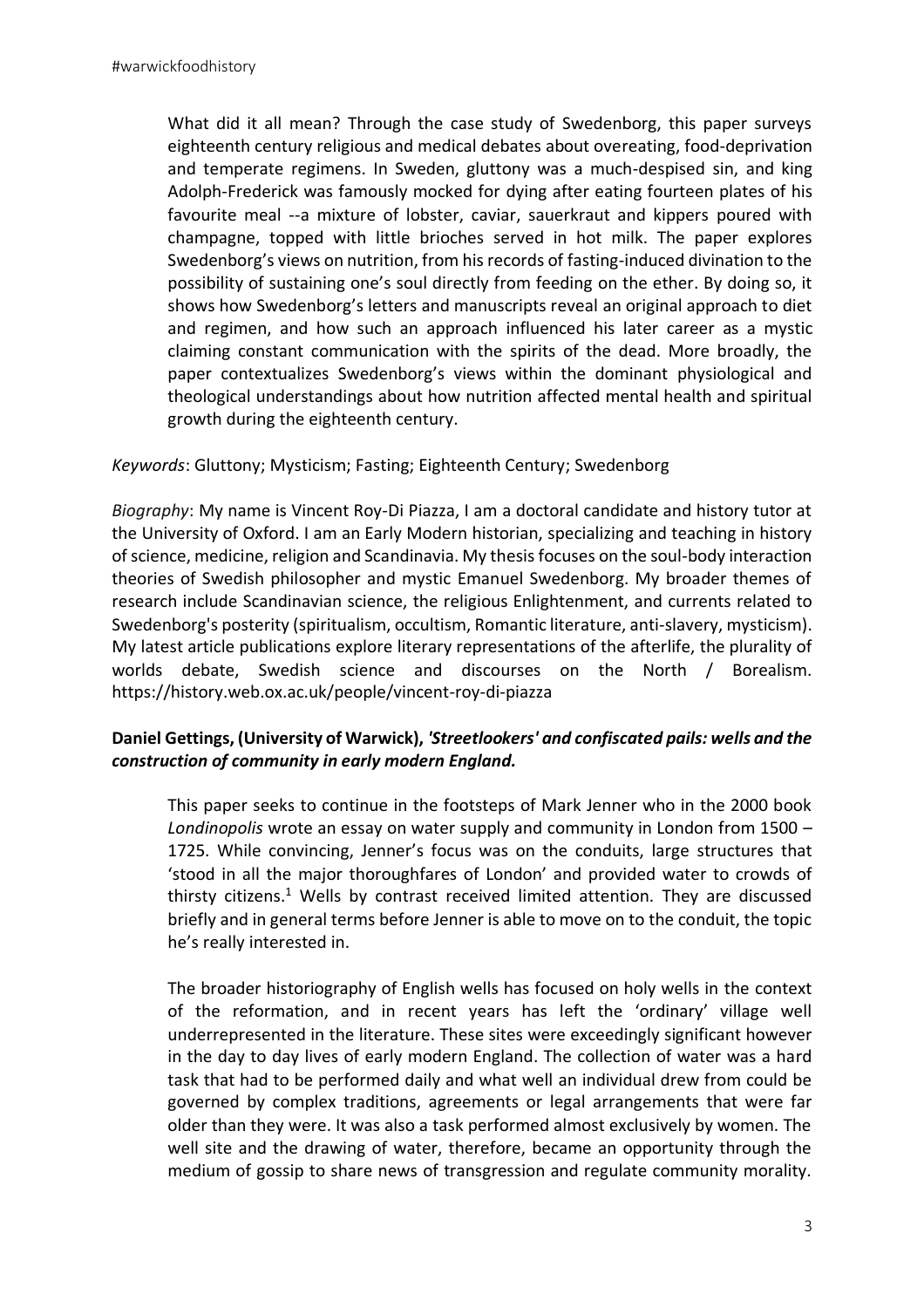Through sources like court records and coroners' reports, this paper seeks to explore how local community could be constructed at the early modern well site and how far Jenner's 'moral economy of water' translates to contexts outside of London.

*Keywords***:** Water; Well; Community; England

*Biography*: Daniel Gettings is a first year PhD student at the University of Warwick supervised by Beat Kümin. His thesis is entitled, 'Sustaining Body and Soul: The early modern English and their water, 1550 - 1750'. He completed his BA in History and his MA in Early Modern History at the University of Warwick in 2019 and 2020 respectively. His research interests include water, popular religious belief and everyday life in early modern England.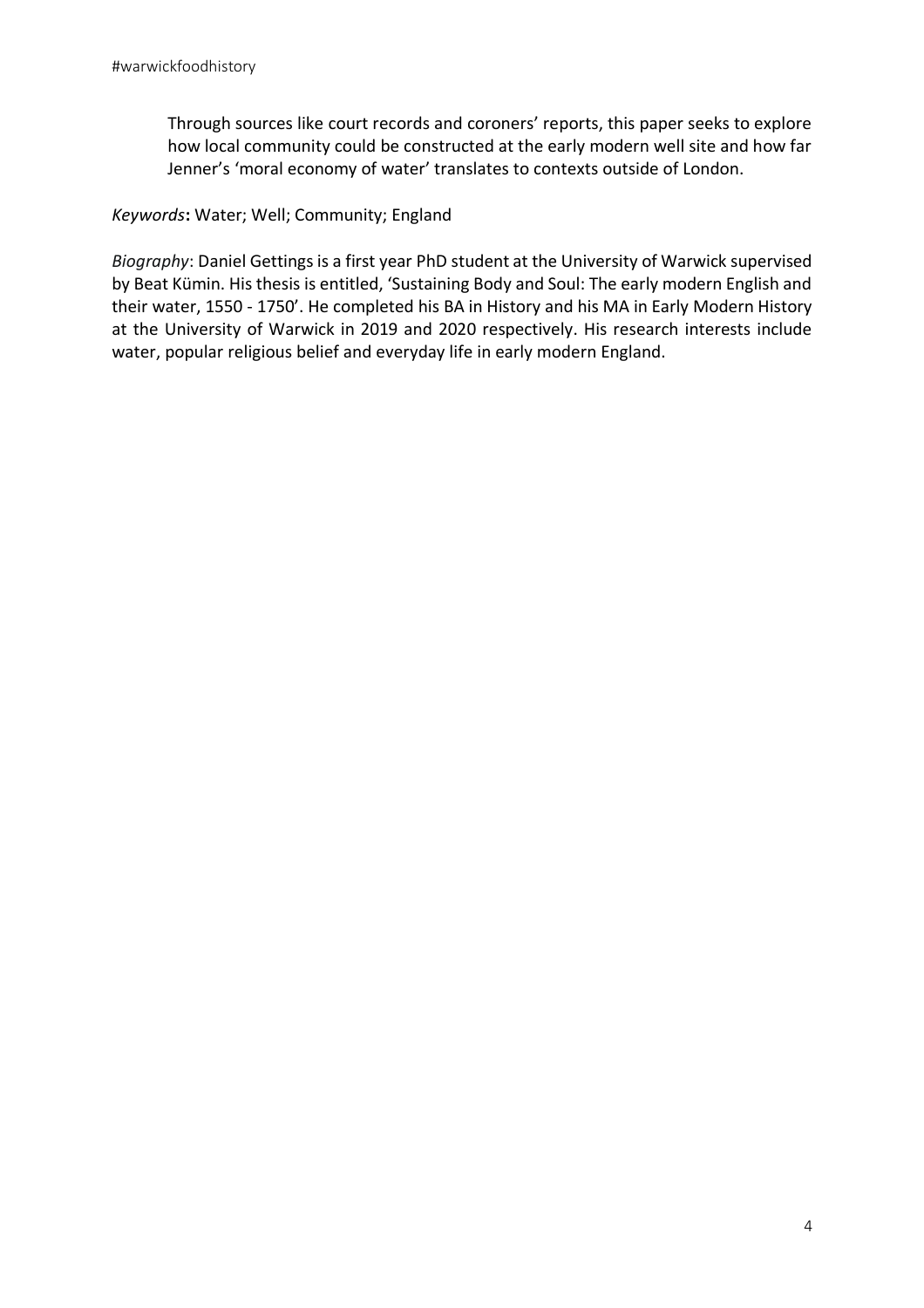### **PANEL TWO –** NOURISHING CHANGE: MODERN FOOD REFORM MOVEMENTS

**11:00-12:15 (BST), Thursday 17th June** Chair: Louise Morgan

#### **Shrikant Botre, (University of Warwick),** *Reproductive Diet of a Brahmachari: Celibacy, Nutrition, and Caste in Late-colonial Western India*

*As a man eateth, so he becometh.* This universally popular proverb was a bottom line of the dietetic advice scripted in the late-colonial Marathi sexological writings on practicing *Brahmacharya* (Celibacy). Several such moralist adages were deployed in the sex reform literature to underline the relevance of food for creating a sound body and mind. The connection made between diet, sex, and 'self' even led to the construction of a nutritional code of conduct for the so-called *Brahmachari* (Celibate Man). What was the purpose behind articulating a distinct sexual behaviour via discussing food consumption practices? What was the relationship between nutrition, celibacy, and sexual hygiene in the modern Hindu society?

Based on analysing the most popular Marathi sex-educator Shivananda's writings on *Brahmacharya*, this paper examines how sexological dietary advice shaped and was shaped by concerns over "reproducing" caste in late-colonial western India. In so doing, I situate the sex-talk about practicing celibacy in the context of modern Indian caste and gender politics to make two interrelated arguments. 1) Food was one of the most important mediums through which Marathi sexual-health writings converted *Brahmacharya* into a reproductive discourse. 2) The newly made procreative construction of *Brahmacharya* shaped by the rhetoric of nutrition, was foundational to re-making hierarchical relations of modern caste power.

*Keywords*: Aahar (Diet); Sexology; Brahmacharya (Celibacy); Reproduction; Caste; Power

*Biography*: I work on entangled histories of social hierarchy, health, and power – specifically, on how cultural constructions of science shaped late-colonial and post-colonial Indian understandings of modernity. Broadly informed by the politics of progressivism, my research interest lies at the intersection of caste, food, sexuality, and print media networks. While working as a Wellcome Trust fellow, my postdoctoral research focuses on dietetics and the making of early twentieth-century Indian vegetarianism. The doctoral research I completed in 2017 illuminates the politics that made construction of sexual science as the location of reconstructing modern caste power in late colonial western India.

#### **Oihane Etayo, (University of Warwick),** *Gendering food reform: women's realities of food activism in nineteenth and early twentieth century Britain*

Food activism during the nineteenth and early twentieth centuries in Britain is considered to have provided opportunities for women to reflect and react about the ways in which political and economic transformations affected their lives. During this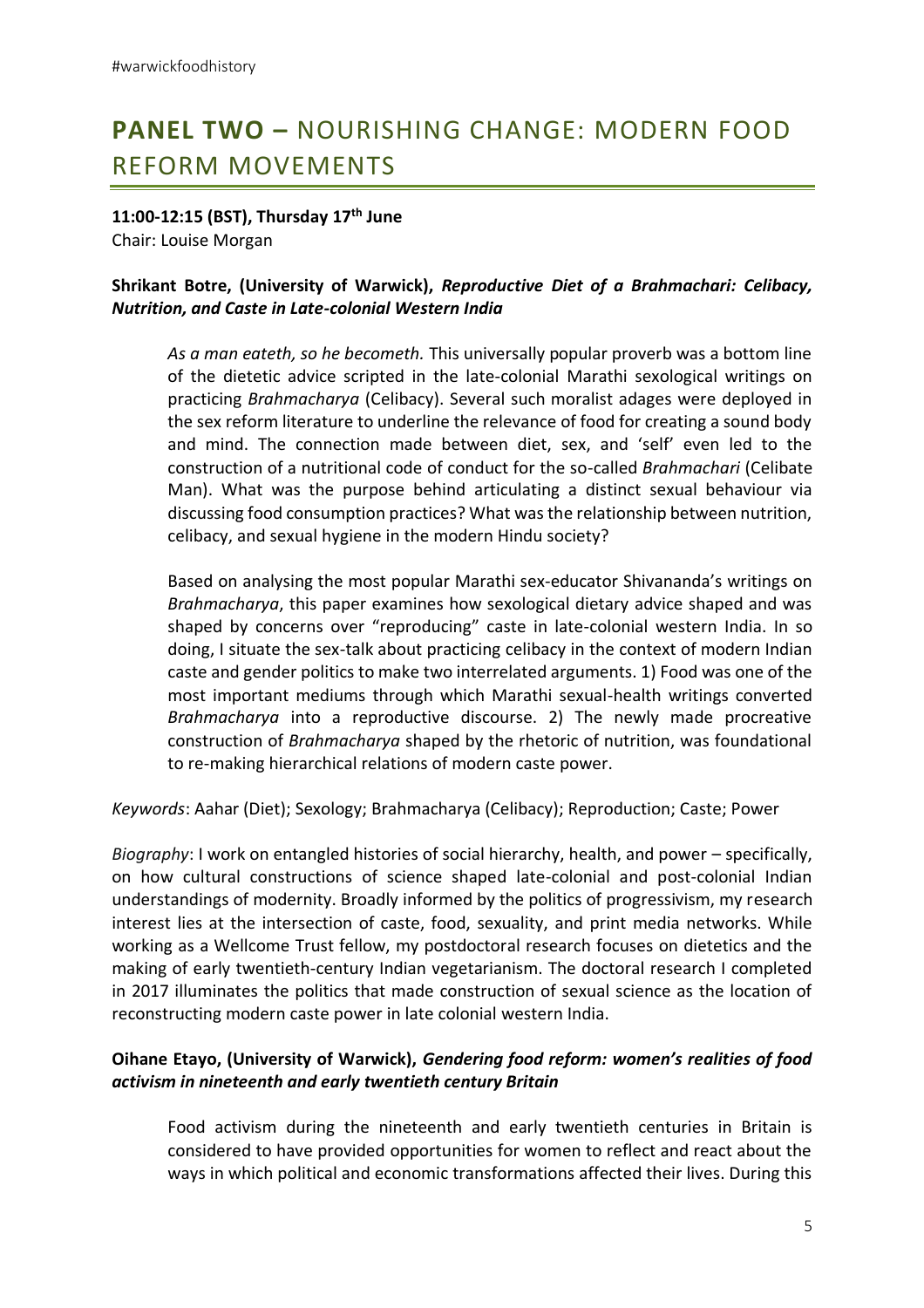period, the nourishment of the body was generally considered to be part of the "private sphere", hence food and diet reform have been argued to serve as entryways into socially accepted, "legitimate" political activism for many women, who challenged the official exclusion of their experiences and voices from spaces of decision making. However, when analysing the gender dynamics of different movements that fell under the general umbrella of food reform, movements like vegetarianism, bread reform, veganism, or anti-vivisectionism amongst others, women's roles and realities are not as clear.

In this paper, I will discuss my analysis of an extensive corpus of texts including articles, editorials, letters, recipes, monographs, advertisements, and lectures collected from a wide number of digitised sources. Through the creation and examination of networks of co-occurrences built from the sources, it is possible to follow connections and emergent relations between elements, human and non-human, in their own textual context. This allows for the exploration of the different layered realities of women in relation to food and food politics. This analytical and visual approach will provide an alternative account of the movement, and particularly the ways in which gender operated in this period when protesting changes in food systems; attempting to transcend existing perceptions of women food reformers.

*Keywords*: Food Reform; Diet Reform; Women; Long Nineteenth Century

*Biography*: I am a third year PhD student in the History Department, co-supervised from the Centre for Interdisciplinary Methodologies (CIM). My research is focused on material exploration of nineteenth and early twentieth century women's activism through interdisciplinary, experimental methodologies. I studied my undergraduate in Sociology, specialising in Political Sociology, and completed an MSc in Comparative Politics through the stream of Popular Politics. I started my PhD in 2018 after 3 years working as a researcher for different public administrations at regional and EU level, working on issues of gender, inequality, and political participation.

#### **Amber Striekwold, (KU Leuven),** *Kneading a new society: bread and socio-cultural critique of the Dutch alternative food movement (1968-1984)*

This paper will analyse the socio-cultural critique on modernity formulated by the alternative food movement in the Netherlands during the long seventies. More specifically, this paper will use bread as a case study to analyse this critique and the alternative they provided. Eating 'alternative' or natural foods, especially the right type of bread, was considered an essential step in transforming individuals into 'planetary citizens' and thereby creating a new human and environmentally friendly society. For example, white bread was indicative of humanity's estrangements from the natural world. Some even argued that it symbolised and contributed to the physical and moral decline of the human race. Wholewheat and sourdough bread were a way to return to a natural way of living.

The available literature on the Dutch alternative food movement is scarce. Literature on the movement in, for example the USA, generally focuses on the alleged successes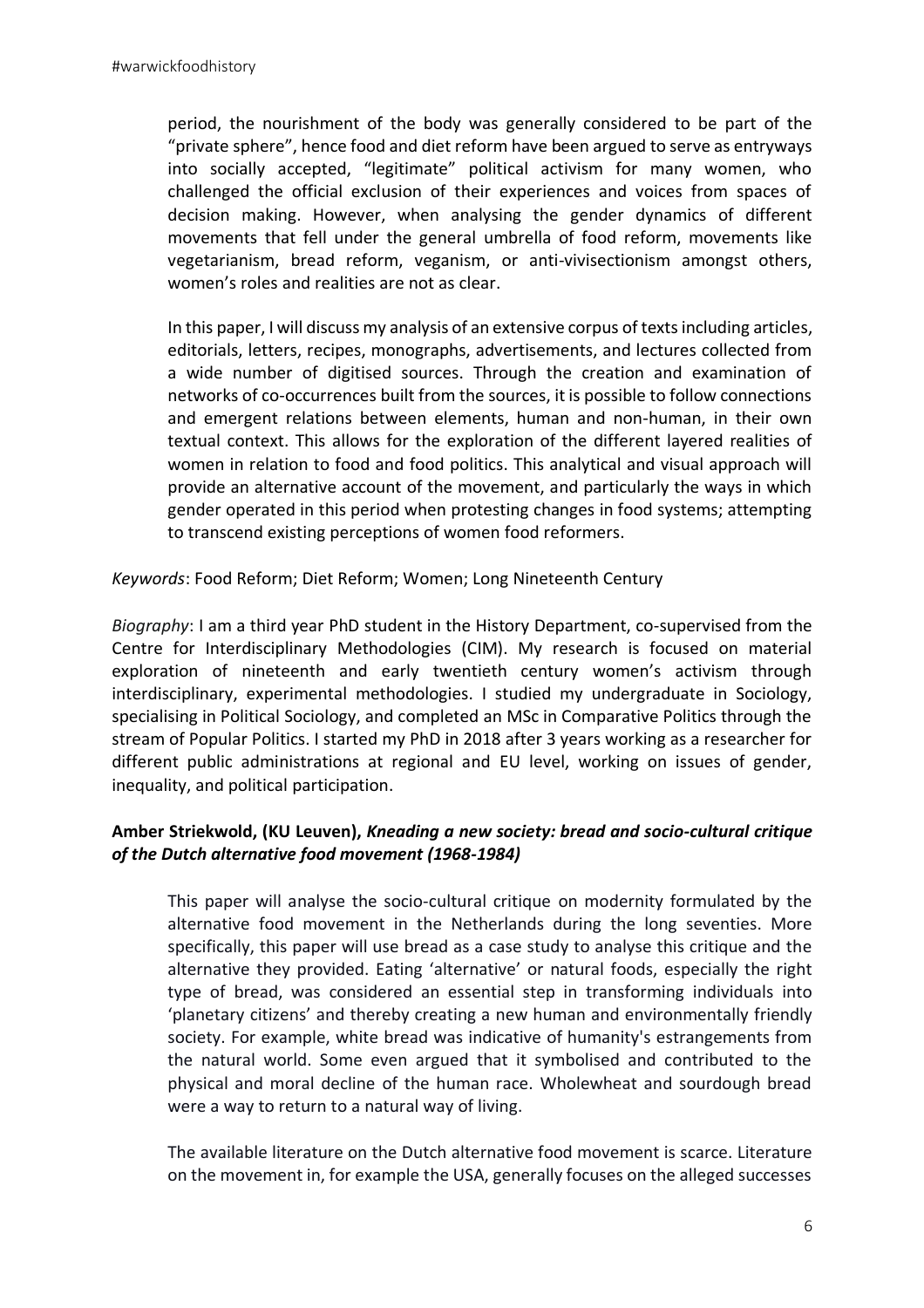or failures of the movement in achieving change on an institutional level. However, their critique on modernity and the alternatives they sought and provided remains understudied. As this paper argues, a materialist approach allows for a deeper understanding of the movement's multifaceted nature: their socio-cultural critiques and the societies they envisioned. This paper illustrates how the movement related individual lives and bodies to societal problems: eating natural would result in the individual (physical and mental) and, eventually, in societal transformation. In doing this, the paper also aims to provide insight into the rhetoric of current food movements that plead for a more sustainable diet and society.

*Keywords*: Natural Food Movement; Alternative Food Movement; Societal Transformation; Materialism; Food History

*Biography*: Amber Striekwold is a teaching assistant to the research group Modernity and Society at KU Leuven. In 2020 she graduated cum laude from the RMA History at Utrecht University. In her research she is interested in new materialism, the history of food, agriculture, the body and animal history. She aims to combine and analyse, the relationality of these (often separated) fields of inquiry. Amber is currently working on writing a PhDproposal on the socio-political ideas of the alternative food movement in the Low Countries during the 1970s and 1980s.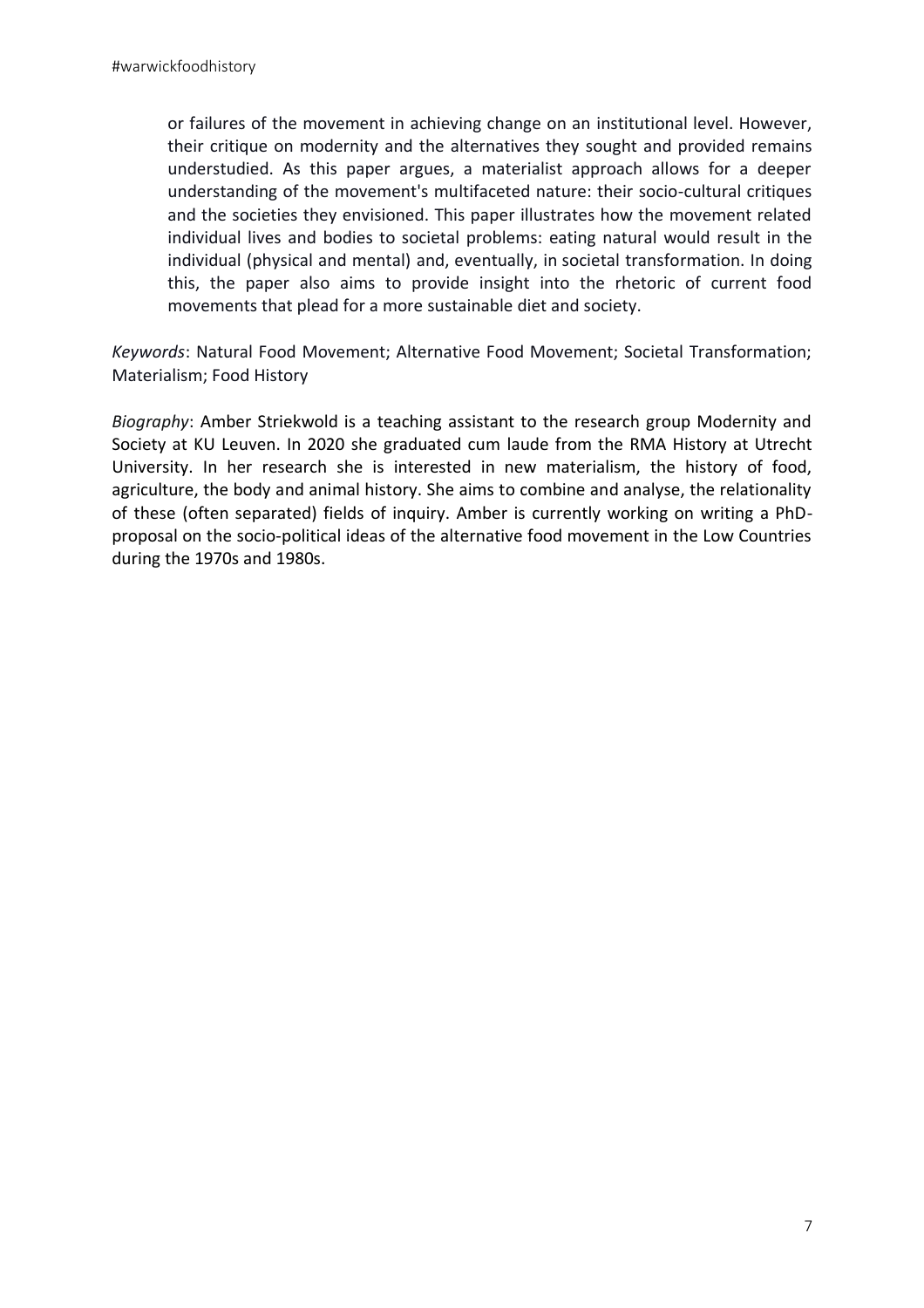### **PANEL THREE –** EATING ACROSS DIVIDES: FOOD AT THE BORDERS OF TRADE, DIPLOMACY, AND COMMUNITY

#### **13:15-14:30 (BST), Thursday 17th June**

Chair: Maria Reyes Baztán

#### **Ewelina Sikora, (Central European University),** *Feasting and fasting: banquets in diplomatic exchanges between Poland-Lithuania and Muscovy in the late seventeenth century*

Numerous early modern descriptions of ceremonial for receptions of foreign legations show that banquets were considered an integral part of receiving embassies preceding any negotiations. That makes eating and drinking not merely an entertaining addition to diplomatic exchanges but an essential occasion for employing the language of things for communicating prestige, ranks, and exhibiting hospitality.

More than confirming the gravitas of the mission, descriptions of food and drink in accounts of embassies also give clues about the socio-cultural milieu of members of the embassy, their broader outlook expressed in opinions on taste, dietary concepts, notions of domestic/foreign, and religion's influence on culinary practices.

In this paper, I follow grand embassies sent from Poland-Lithuania to Muscovy between 1678 and 1686 examining how Polish-Lithuanian ambassadors used foodways for their advantage, established hierarchies, and marked social, religious and ethnic differences at the table. I argue that the most significant difference between Poland-Lithuania and Muscovy in terms of eating and drinking customs lied in the dietary rules observed during fasting days and expectation on holding feasts. Those discrepancies only confirmed the place on the civilizational scale Poles and Lithuanians casually ascribed to Muscovites.

*Keywords*: Practice of Diplomacy; Banquets; Poland-Lithuania

*Biography*: I am a Ph.D. candidate at Central European University (Budapest/Vienna). I graduated with a joint MA in Philological and Historical Central European Studies at Adam Mickiewicz University (Poznań) and MA in Comparative History (CEU, Budapest). I am currently researching food and diplomacy in seventeenth-century Poland-Lithuania. More widely, my interest lies in the political and material culture of early modern Central Europe.

#### **Leiyun Ni, (University of Warwick),** *Negotiating Identities of Foreign Traders: Consumption of Curry in the Early Nineteenth-Century Canton*

Historians have explored the history of curry through the lens of British imperial expansion. They focus on the spread of curry in British colonies, but seldom look at the transmission of curry in other trading ports, such as Canton in China. In fact, when British East India Company's employees went to China, they brought the taste,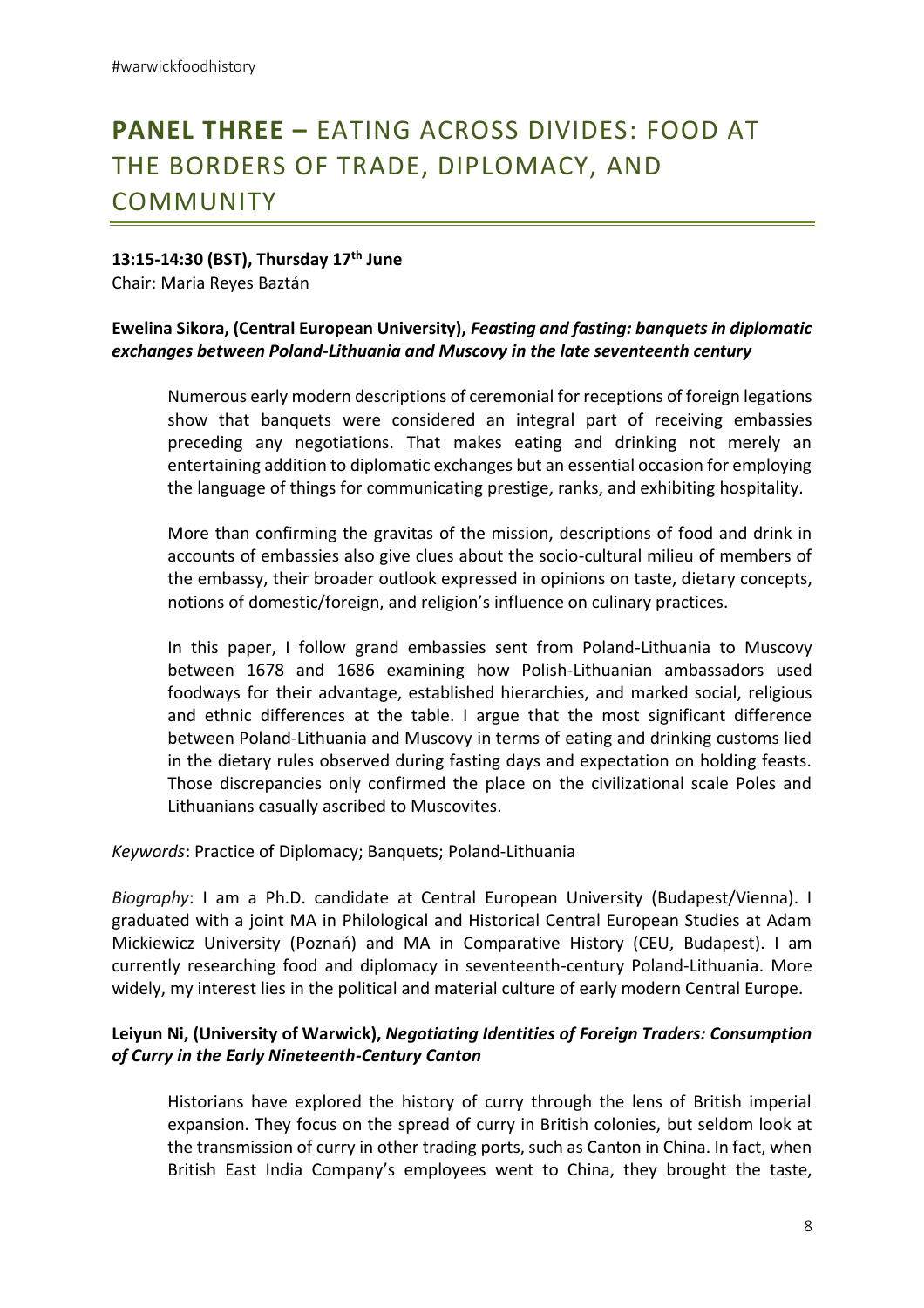ingredients and cooking skills of curry to Canton and Macao. Curry had been enjoyed among foreign communities in Canton since the early nineteenth century. As foreign communities were expanding in Canton, their food such as curry was integrated into Cantonese food culture. On the other hand, foreign traders' taste for curry was shaped by the provision of spices in local market and service of their Chinese cooks and servants. Local people and local market played a significant role in the localisation of curry in China during this period.

This paper explores the provision of curry for foreign traders in Canton in the early nineteenth century. It traces the development of the practice of eating curry among foreign traders in Canton and how it shaped the local foodways in China. It investigates the ways in which these foreigners mediated their racial, class and imperial identities by looking at their eating and drinking practices. It also looks at the role of Chinese people played in the process of the modification and transmission of curry in China. By adding China to the picture, this paper widens the geography of the history of globalisation of curry in the early nineteenth century.

#### *Keywords*: Curry; China Trade; Globalisation; Race

*Biography*: Leiyun Ni is a third-year Ph.D student in history from the University of Warwick, UK. She completed her undergraduate studies in World history in Wuhan University, China and her MA studies in Early Modern History in King's College London, UK. Her current research focuses on exchange of food cultures between China and Britain in the eighteenth and nineteenth centuries. Leiyun's research interests include food, race and gender.

#### **Ricardo Aguilar-González, (University of Warwick),** *Pre-Hispanic Mesoamerican meats and body politics*

In this paper I explore the meanings and uses of flesh consumption in pre-Hispanic Mesoamerica, and I relate this with hunting and the social structuring idea of a sovereign ruler as the master hunter. I use the sixteenth-century New Spain Reports, Sahagún's *General History*, and bilingual dictionaries as primary sources, and archaeological, historical, and anthropological literature as secondary sources.

Pre-Hispanic Mesoamerica or Middle America stretched from the current Central Mexican plateau to Honduras, and it contained a diversity of ethnically differentiated political entities. This macro-region cultural unity is based on the existence of some common cultural traits, such as ballgame courts, slope-and-panel ceremonial architecture, and the use of maize, calabashes, beans and chilli peppers. While Mesoamerican food and drink history has focused on these staples, I aim to demonstrate a more nuanced interpretation which includes geography and ethnicity to show the importance of the consumption of meats. I am interested in showing three aspects which were extant across pre-Hispanic Mesoamerica regarding the acquisition, processing, and consumption of flesh. 1) There was a common hunting identity across Mesoamerican polities; 2) meats were used to replenish the potency of warriors and rulers; and 3) the body and flesh of the prey acted as the proxy of the ruler in its symbolic sharing among the community in ceremonies. In this paper I focus on the polities of Izalco, and Atitlán in southern Mesoamerica, in the Central Mexican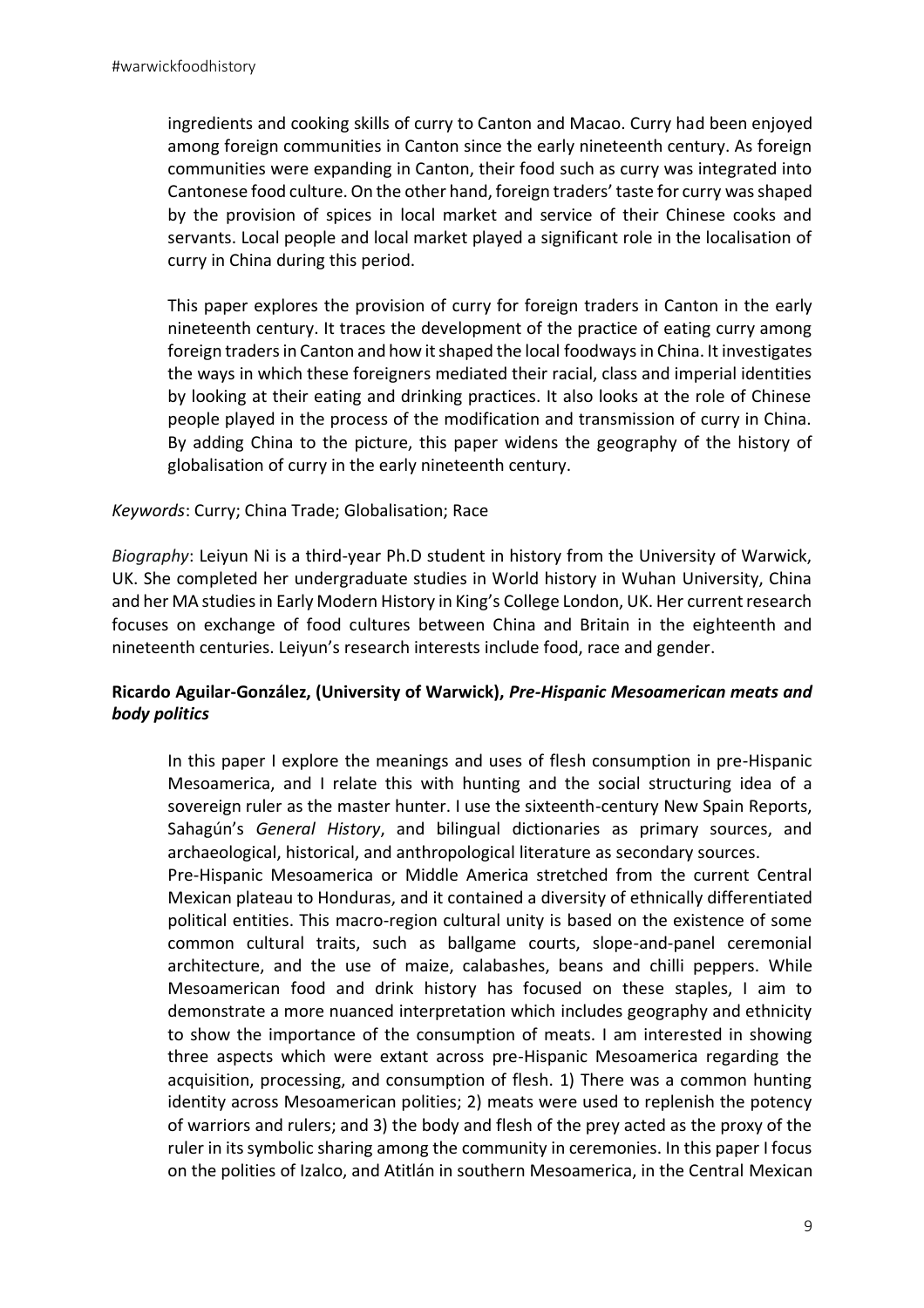Basin, and the western Tarascan area from 1350 to 1521 CE (a period also referred to as postclassic).

#### *Keywords*: Meats; Hunting; *Tonayacatl*; *Xuriqua; Mazamolli*

*Biography*: I am a PhD student at the Department of History at the University of Warwick, where I am researching the history of food and drink from pre-Hispanic Mesoamerica to sixteenth century New Spain (ancient Mexico and Guatemala) using sixteenth century sources and archaeological, historical, and anthropological secondary sources. In this research I explore the intersections between food and drink with geography, religion, ethnicity, and polities in the process of European invasion of Mesoamerica as a period of social change and adaptations. I am also an on-leave academic staff at Michoacán State University in Morelia, Mexico.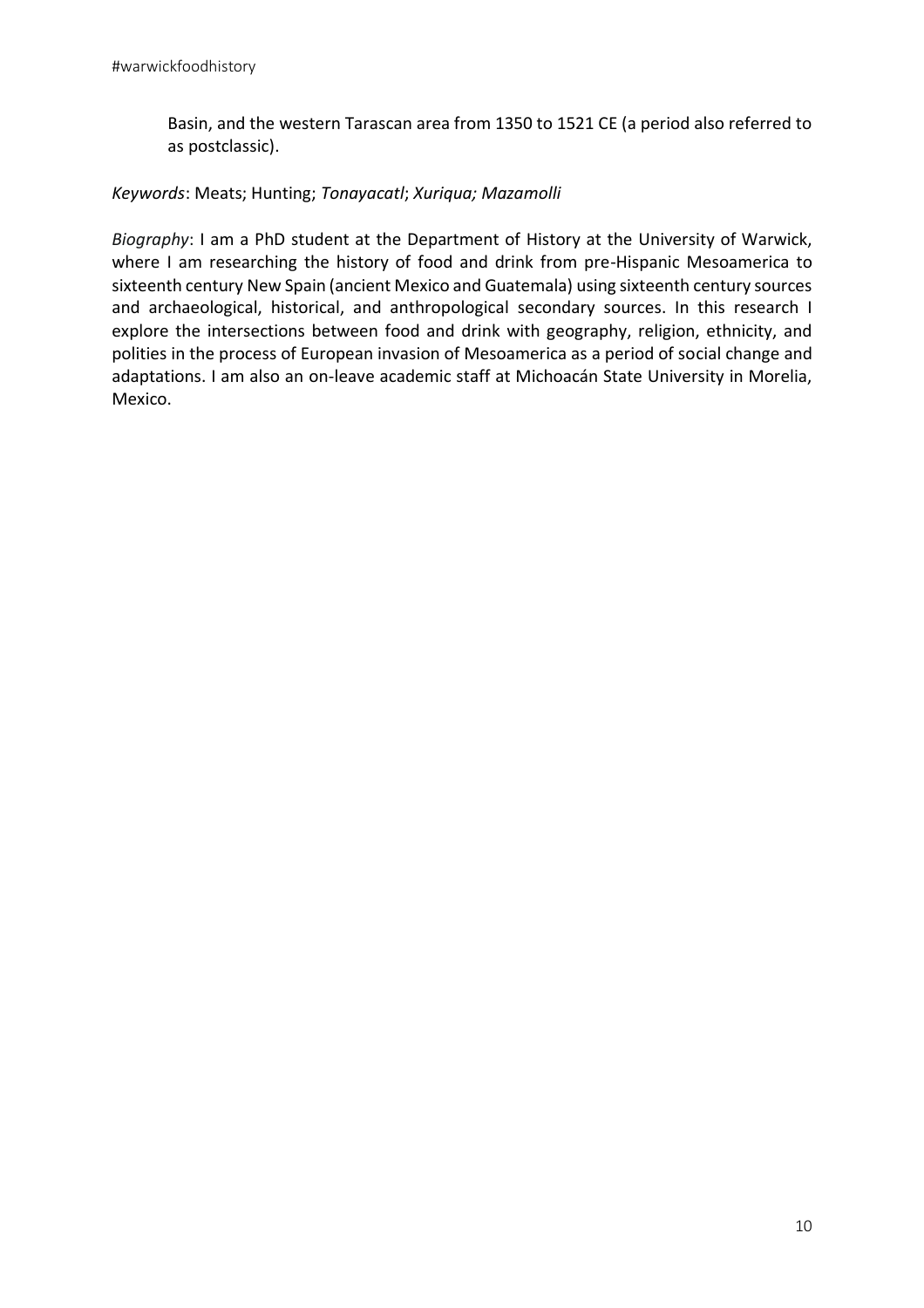### **PANEL FOUR –** GLOBAL DRINKS ON A LOCAL PERSPECTIVE: TEA, COFFEE, SHERBET, AND SALOOP

**14:45-16:25 (BST), Thursday 17th June** Chair: Serin Quinn

#### **Freya Purcell, (V&A/RCA),** *The Chimney Sweep's Friend: How London's Labouring Poor Came to Define Saloop*

In 1825 the critic "Z", sought to attack the poet Leigh Hunt's tastes and sensibilities. Of interest to this paper is how he used Saloop, a popular street drink, to further this attack. Derived from the Turkish beverage Salep, Saloop arrived in Britain in the sixteenth century like many other hot beverages. However, unlike tea or coffee, Saloop came not to be associated with salons and politeness. Rather it came to be associated with the poorest of London, its chimney sweeps and market gardeners. Indeed to the degree that the critic Z could use it as a symbol of the cockney in his attack on Hunt.

This paper, adapted from my MA research, seeks to examine firstly why Saloop did not enjoy the social success of other contemporary beverages and why it came to be associated with the labouring poor of London. Having examined this, this paper will focus on how these communities experienced saloop, in particular the saloop stall. Unpicking how the saloop stall wove into the routines and daily habits of its audience. Coming from a history of design background, particular attention is paid to the stall's material culture and sensory experience.

Taking a microhistorical approach and setting saloop and the saloop stall as its focus, this brief paper seeks to broaden our understanding of hot beverages in the long eighteenth century. To move discussions away from the coffee houses and tea gardens and onto the street; exploring how the labouring-class engaged with these new consuming cultures.

#### *Keywords*: Ephemeral; Urban; Exotic; Quotidian

*Biography*: Freya Purcell is a Design-Historian of the Early Modern period. A long time citydweller, her work explores the everyday experiences of urban living. This is reflected in her V&A/RCA MA dissertation, "The Ephemeral Saloop Stall: Examining the Stall, the Seller and Space in Georgian London, 1700-1820", the first critical examination of the beverage Saloop. An aspiring public historian, Freya was drawn to Design and Material history for their potential to reveal the histories of those less represented in textual sources.

#### **Onur Daylan, (Independent Scholar),** *We drink, therefore we are: Relationship between identities and beverage consumption throughout Ottoman Empire*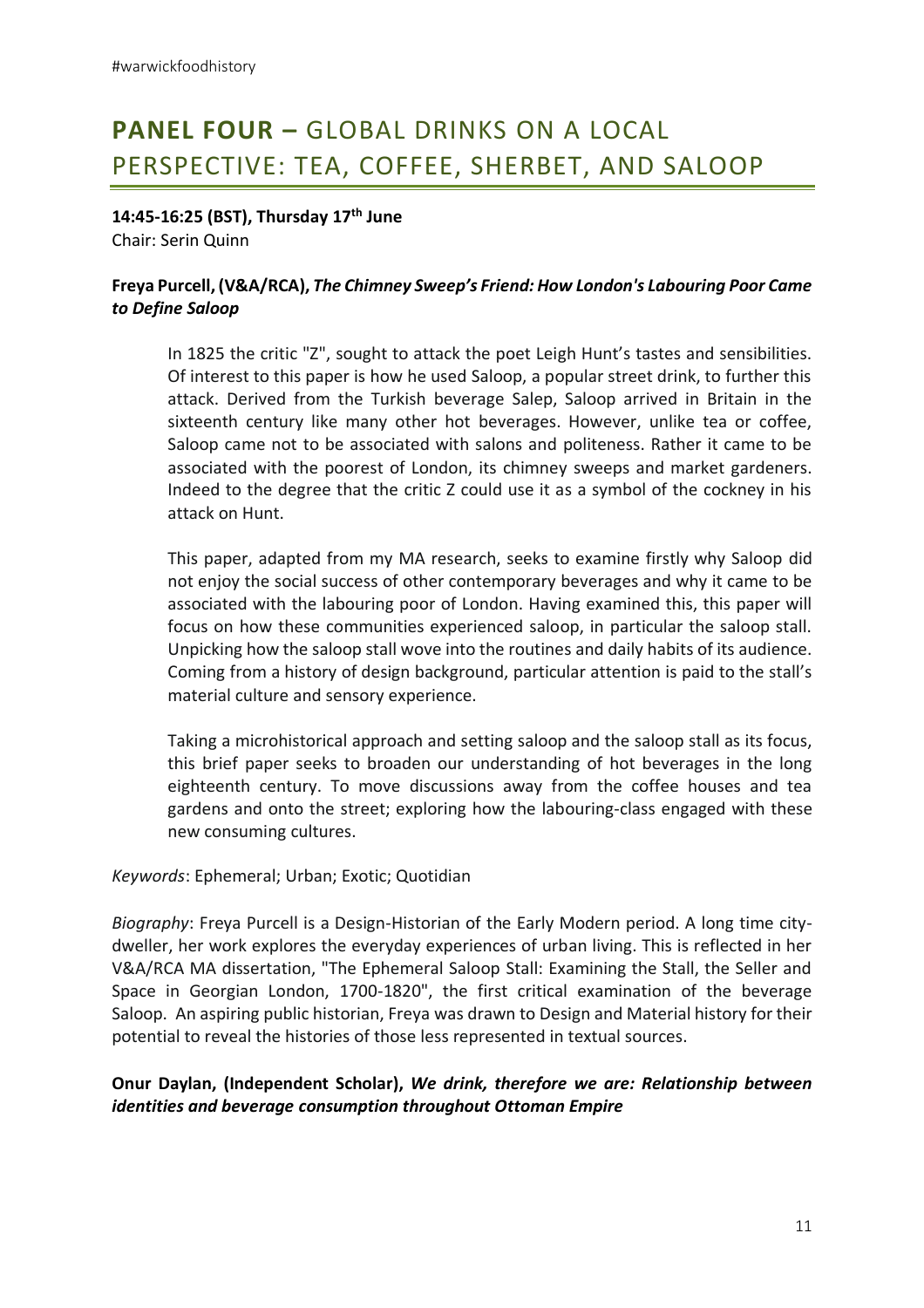According to the Bourdieu's Distinction; class based social groups are formed by preferences of their specific "tastes". There tastes become indicators of their social classes. Foods& drinks consumption can be useful in order to observe social classes. In Ottoman Empire, three drinks could be explain some social classes of Ottoman Empire from beginning to end: Sherbet, coffee and tea. Sherbet was the only drink of Muslim groups in Ottoman Empire that differs them from Christian and Jewish population. Ottoman Court pleased to show their cultural identities via eating ceremony towards embassies. Coffee has been broadly accepted since 15th century and has been always targeted by "ulamas" either accept or prohibit. Coffee became popular between tekkes, dergahs which has been used for being awake during performing their practices. Then coffee became popular in Europe and controlling of its trade and cultivation shifted from Ottoman Empire to Western Powers. However, coffee rituals have spread and differed from tekkes to Sultan's court coffee and coffee shops. During the collapse period of Ottoman Empire, tea was subject plantation within geography and aimed to reduce foreign dependency. Young Turkish Republic successfully inherited this tea project, to differ from both its predecessor and Western Europe. Tea promoted as a "middle class drink" while coffee has largely put away in contrast to coffee did same to tea in Continental Europe. Densely consumption lead tea as a "national drink" that has identical rituals and distinction.

As a result, three distinctive drinks could emphasize different social classes, identities throughout Ottoman Empire.

#### *Keywords*: Ottoman Empire; Sherbet; Tea; Coffee; Republic of Turkey

*Biography*: Onur Daylan MSc did his post graduate study about International Management on University of Exeter. He does his professional career on media marketing. Since 2014, he creates content as a food blogger. Randomly he writes food related articles for websites and gives proposals to food symposiums. This year, he launched a new history & food cultural heritage account on Instagram and would like to change his career from media to food studies.

#### **Nicole Bianchini, (University of São Paulo),** *Early modern visual representations of tea and coffee drinking*

The aim of this paper is to look at the visual dimension of the transformation tea and coffee underwent within northwestern Europe between the 1640s and the 1790s. In this time, they went from imported luxury goods to relevant commodities in the development of forms of capitalist practices inside the Eurasian trade, the expansion of the slave-based plantation systems on the Caribbean and South American colonies, and the shaping of new consumption patterns on the metropolitan urban centres. Overall, historiography has focused either on the production or the consumption side of this equation. There is a third component to this process that, has been considered timidly, which is the visuality produced during the course of the introduction and complete "Europeanization" of these drinks. By looking at these images, it was possible to understand them in relation to broader processes, such as the transformation in these commodity chains inside the development of capitalism itself.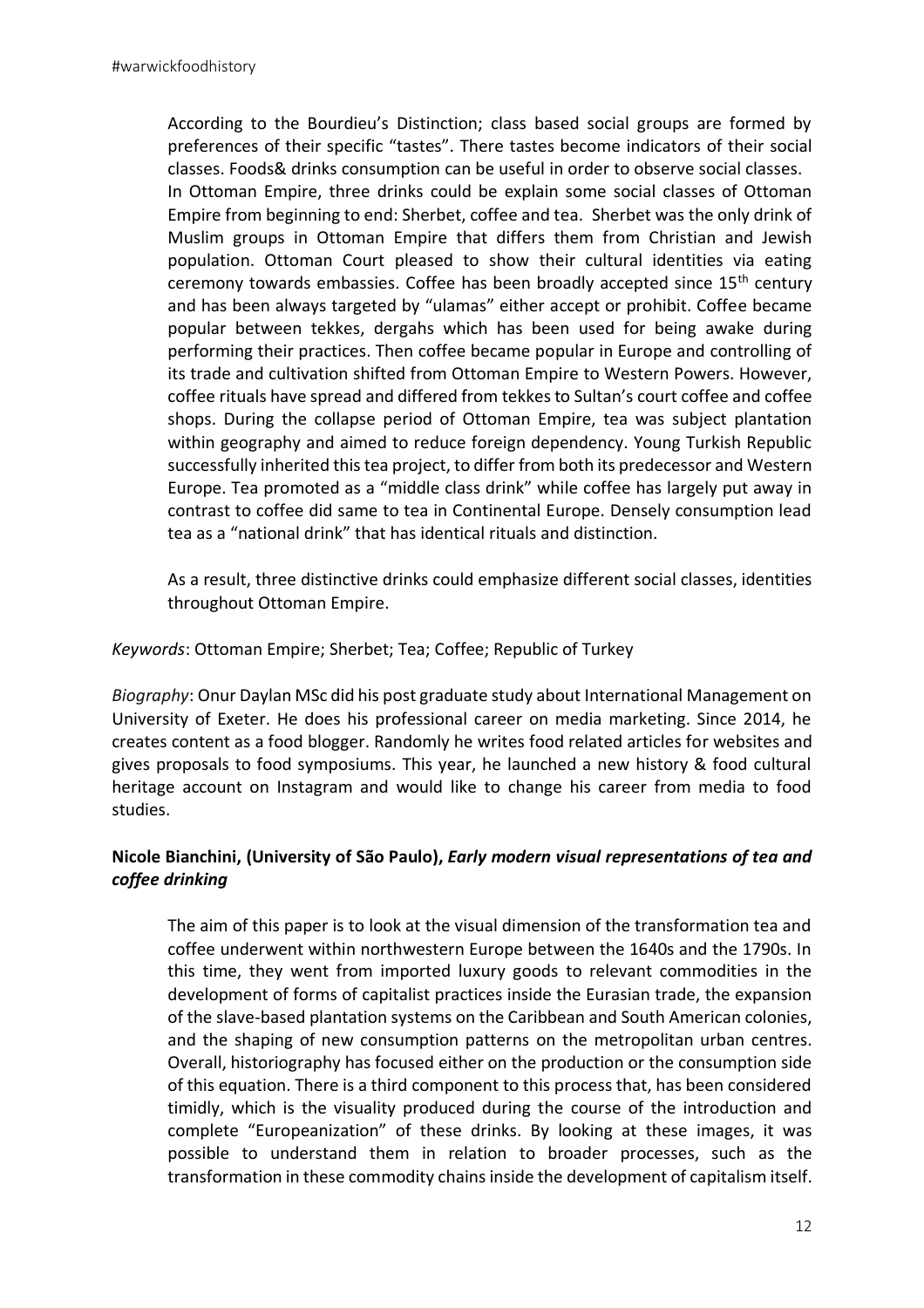As changes in scale were affected in the economic dimension of both beverages' consumption and visuality were impacted, changing in quantity, material, internal language, and distribution. These images had an effect of their own, stablishing patterns and trends in consumption that expressed and shaped European perception of both drinks. The possibility of examining the dialogue between production and consumption through its articulation with imagery makes visuality a valuable source that allows for a deeper understanding of tea and coffee dynamics in early modern Europe.

#### *Keywords*: Tea; Coffee; Consumption; Visuality

*Biography*: Nicole Leite Bianchini is a postgraduate student at the University of São Paulo, based in Brazil. She holds a BA at the same university and is currently finishing her MSc degree in Social History, researching the visual representations of tea and coffee consumption in northwestern Europe.

#### **Huang Shuxia, (Sichuan University),** *Who Drinks Sweet Tea? Memory, Practice and Identification of Tibetan Sweet Tea from the Perspective of Dietary Anthropology*

For a long time, how political, economic and cultural situation changed in Tibet has been studied from a macro perspective of the West and the dynasties in China's central plains through the research of Tibetan tea. This paper aims to investigate both in culture and history in the point of dietary anthropological view by examining different periods in the localization of sweet tea, a foreign drink when firstly introduced in Tibet, unveiling how it practically became "Lahsa Sweet Tea" from a local combination of object, taste, space and custom. In a further extend, the record of history, the expression of literature and the writing of culture in Tibetan way are traced in daily life and how people put "making tea" and "imbibing tea" into practice in terms of identity and conception are emphatically discussed. Hopefully, the relative issues such as traditional Tibetan diet and the local memory of culture, the practice of identity and the border between ethnics will be understood in depth in the era of globalization.

*Keywords*: Lhasa Sweet Tea; Tibetan Culture; Dietary Anthropology; Identity

*Biography*: My name is Huang Shuxia. I was born in Chengdu, Sichuan Province in 1995. When I reached the age of 18, that is, in 2013, due to my interests and hobbies, I went to Tibet to study and live. At present, I am a first-year doctoral student majoring in anthropology in Sichuan University. Since I am very interested in Tibetan diet and culture, my current research mainly focuses on Tibetan diet and culture.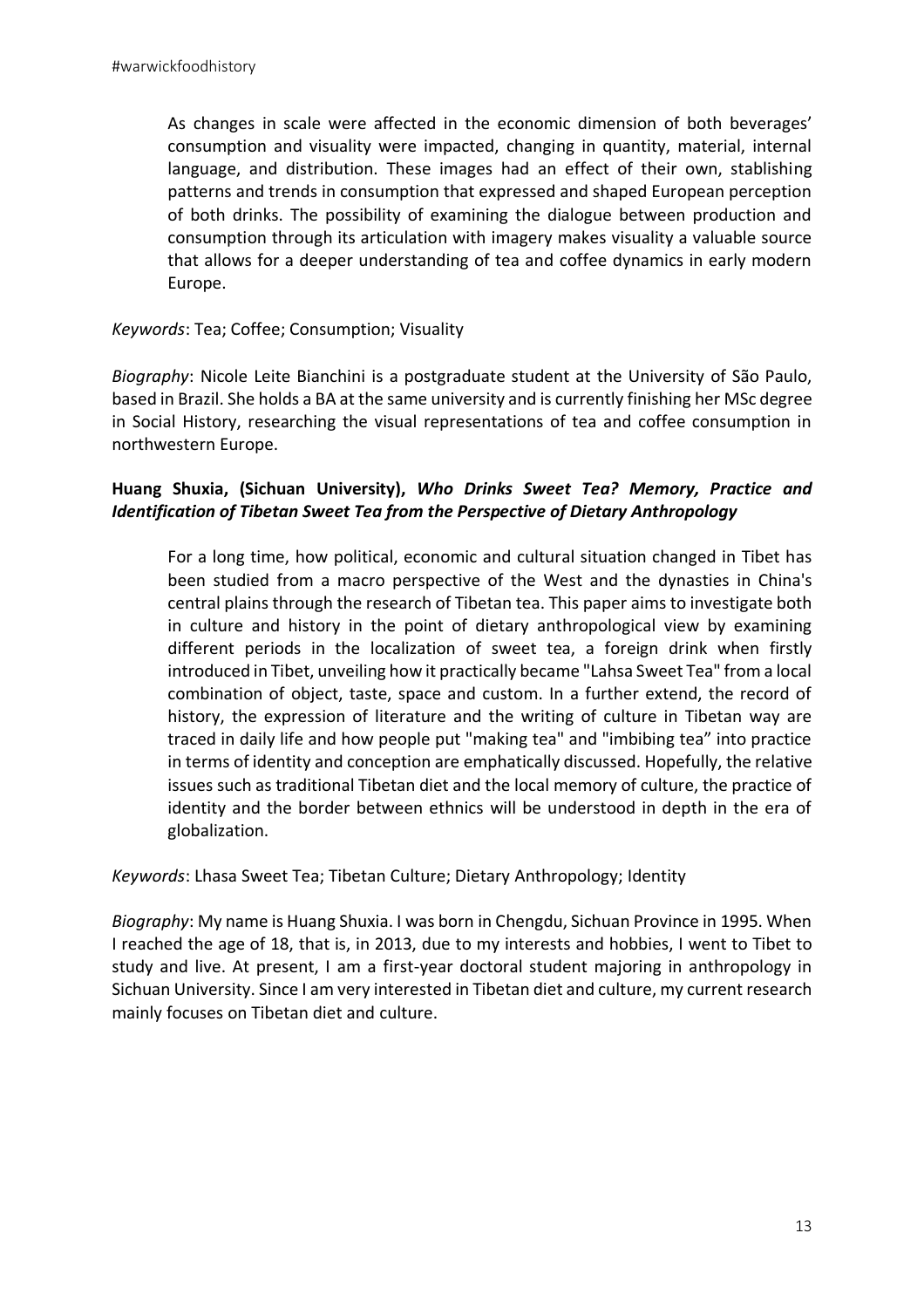### **PANEL FIVE –** SEXUALISING AND GENDERING FOOD FROM THE EARLY MODERN TO THE MODERN

**9:15-11:00 (BST), Friday 18th June** Chair: Louise Morgan

#### **Catherine Ellis, (Independent Scholar),** *Food, drink and sexual education in Mirabeau's Le Rideau levé, ou L'Education de Laure (The Lifted Curtain, or Laure's Education) (1786)*

In eighteenth-century libertine fiction, ingestion has often been thought of as just another step in the process of seduction, sitting somewhere between the first flirtation and the sexual act itself. Yet Enlightenment advances in medical and culinary science gave rise to an increasing awareness of food and drink as pharmaceutical substances, capable of curing, poisoning, or moulding the body and mind. As such, whether they take the form of simple meals, stimulating sweets, or spiked liqueurs, ingesta in libertine fiction must be understood as more than another source of sensual pleasure. Instead, they provide libertines and, importantly, their protégés with a means to shape and influence both self and other, from the inside out.

In this paper I offer a close reading of the moments of eating and drinking within Mirabeau's story of libertine education, *Le Rideau levé*, to illuminate how contemporary medical and cultural understandings of food and drink were deployed in the pedagogical process, cementing the sexual, familial and social identities of a proto-libertine 'student', her libertine 'teacher', and the surrounding individuals who are utilised – consciously or unconsciously – to advance a young woman's erotic education. I argue that it is not just sexual education per se that creates the young female libertine, but what and how she consumes. With a particular focus on drinking, this paper highlights how libertine ingestion navigates and utilises the narrow boundaries between heightened sensual experience, uncontrolled (or uncontrollable) passion, and intoxicated torpor to separate the self-possessed libertine from his or her conquest.

*Keywords*: Enlightenment; Libertine; Alcohol; Education; Selfhood

*Biography*: I received my PhD in French from Durham University in 2018, and my thesis, 'Sex Work and Ingestion in Eighteenth-Century France', explored the significance of eating and drinking to sex work in mid- to late-eighteenth-century French literature and culture. I have shared my work across multiple fora, including international conferences, articles in film magazines, seminars for unsuspecting undergrads on how to read food in Katy Perry videos, and through a part-time internship at an erotic magazine. I currently work in academic Quality Assurance at Sunderland while still pursuing my research, and live in Newcastle upon Tyne with an extremely food-motivated cat.

#### **Lorna Sheppard, (University of Portsmouth),** *Words, images and…action: Forms of masculine representation in the illustrated 'cookstrips' of Len Deighton's Action Cookbook (1965)*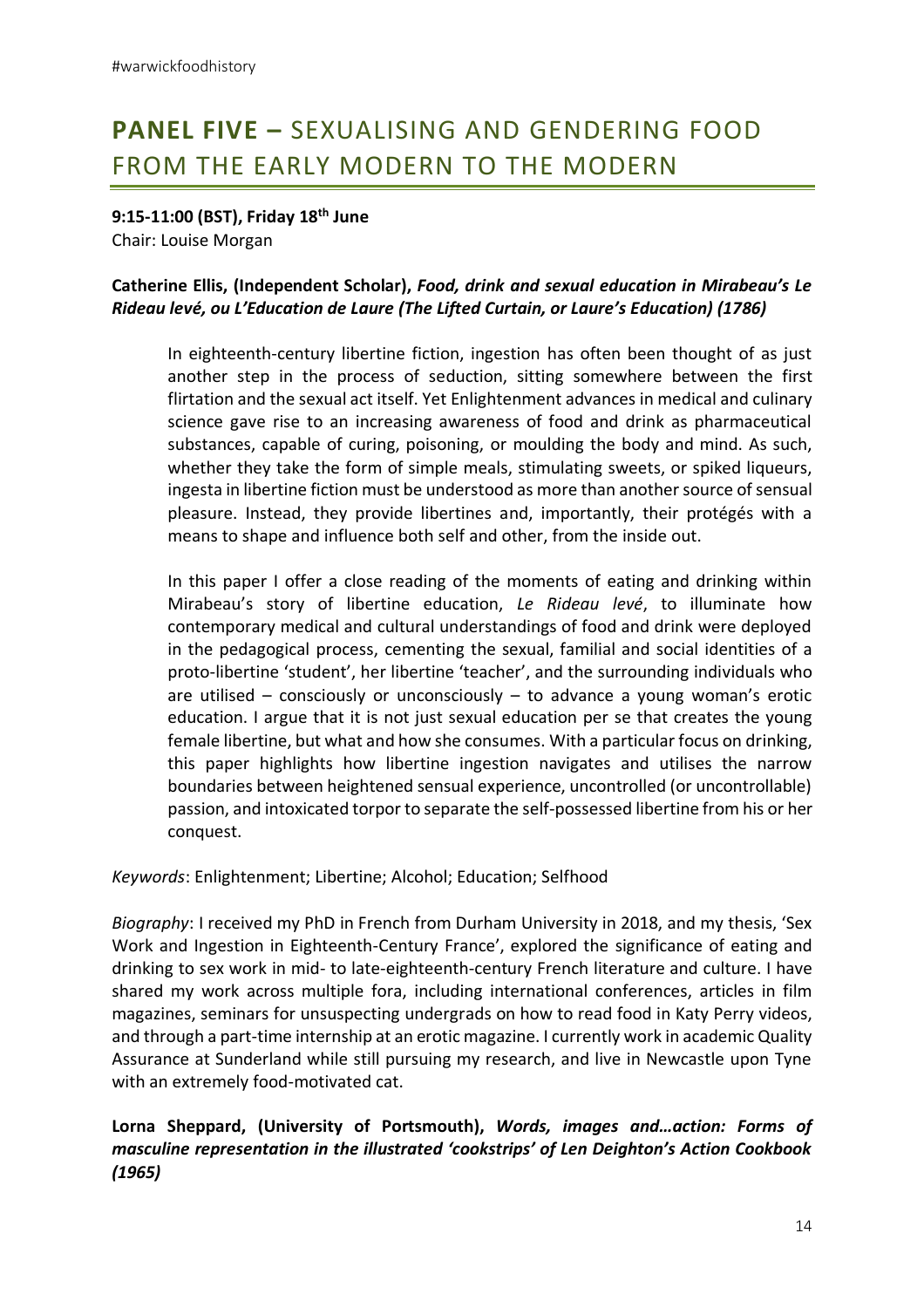How words and images appear on a page denotes the relationship between writer and illustrator. It is also the use of language and illustrative content that denotes the identity of the reader. Cookbooks written by and for men reflected social and cultural changes, employing techniques that represented forms of masculinity and fundamental in the communication of instruction and edification.

This paper will focus on Len Deighton's *Action Cookbook* (1965)*,* drawing on interviews with the author and illustrator and his 'cookstrips' – energetic and bold diagrammatic illustrated recipes, visually crafted to engender interaction with a new male audience. This paper will argue the presence of sequential illustration elicited a method considered gender specific where new forms of masculinity emerged, challenging existing convention and introducing a new generation of male readers to culinary discovery and experience in direct yet anecdotal ways.

Deighton's cookbook was directed at a male readership and like Elizabeth David's texts technique and authenticity were key components. For Deighton as both writer and illustrator, his 'cookstrips' were developed from recipes copied from his own collection of classic French cookbooks 'as an aide memoire just for me to have in the kitchen while I worked' (Deighton 2015) developed later for those with a similar visual learning style. Relaying this concept to a time when 'non-professional cooks were willing to spend time and skill in the desire to make something delicious' (Deighton 2015) the 'cookstrip' often employed masculine rhetoric, drawing on espionage, and the seductive power of the man in the kitchen.

#### *Keywords***:** Illustration; Post-war Cookbooks; Masculinity; Class

*Biography***:** Lorna Sheppard is a Somerset based Illustrator and lecturer in Visual Communication at Solent University. Her work has been used in the Editorial and Licensing sectors with clients including BBC Magazines, Woodmansterne, Campaign, Elle Decoration and Musgrove Park Hospital in Taunton. Lorna is a current PhD student at the University of Portsmouth with research interests that include Len Deighton, Elizabeth David and the recipe booklets of the Stork Wives Club. Lorna is due to complete her thesis in June 2021.

#### **Sasha Garwood, (University of Nottingham),** *'Manliness' and 'beastliness': masculinity, sexuality and food in early twentieth century public school fiction*

Public schools and popular public school fiction were crucial in shaping masculinity and culture at the beginning of the twentieth century. This paper looks at how three such novels used food to navigate fraught cultural questions of sexuality, homosociality and masculine identity. Food can be variously a metonym for 'evil' selfindulgence in physical pleasures (c); a vehicle for transposed emotional climax that serves to justify the central relationship and validate its social appropriateness (E.F. Benson's *David Blaize*); and a symbolic means of social negotiation and stage-setting noticeably divorced from moral judgement, echoing the story's matter-of-fact attitude to sexual encounters (Alec Waugh's *Loom of Youth*). Food becomes both a social bonding agent and a unique and individual penetrative experience, profoundly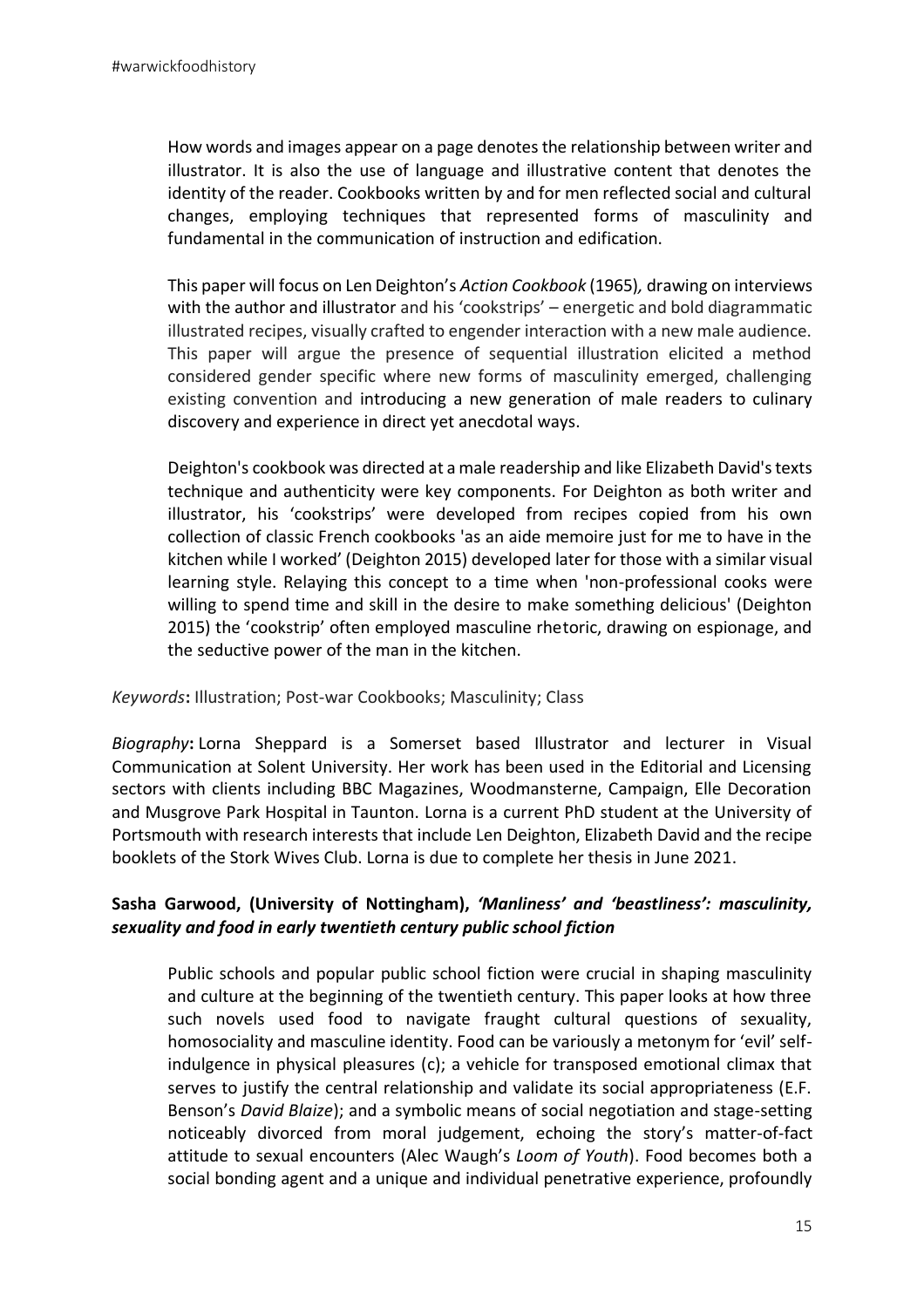related to shifting concepts of masculine virtue and acceptable physical and emotional behaviour. It is thus both an intimate and a collective means of enforcing standards of masculinity, interacting symbolically and significantly with those other facets of embodied identity, sexuality and violence.

*Keywords*: Masculinity; Sexuality; Public School; Food in Literature; Queer Sexuality in Literature

*Biography***:** Sasha Garwood is an interdisciplinary scholar in the Humanities Department at the University of Nottingham. Her work focuses on gender, sexuality, and food as a nexus of cultural anxieties from the early modern period to the present day, and her monograph *Early Modern English Noblewomen and Self-Starvation* (Routledge, 2019) was published last year. She is currently working on a second, provisionally entitled *Manliness and Beastliness: love, sexuality and masculinity in English public school fiction*.

#### **Tyler Rainford, (University of Bristol),** *'With Good Brandy Their Noddles are Soakt:' Gendered Depictions of Brandy Drinking in Early Modern England*

Like food, drink is imbued with social and cultural meaning, especially when that drink happens to be alcohol. Alcohol's transformative effect on body and mind was well known in early modern England. However, the experience of drinking and drunkenness was highly subjective and dependent on a host of factors. Increasingly, the choice of drink came to define the experience of drinking as much as the character of the individual who drank. This was abundantly clear in the case of brandy; a relative newcomer to the market of intoxicants in seventeenth-century England. By surveying depictions of brandy drinking in elite and popular print, this paper will seek to establish how ordinary people experienced brandy and other distilled spirits in early modern England. Medical tracts concerning distilled spirits will be complimented by more lively depictions of drinking found in sources such as the prose of Ned Ward and the verses of broadside ballads. Additionally, depositional material from the Old Bailey Proceedings Online will be employed to nuance such representations with the reality of brandy consumption in this period. Ultimately, this paper seeks to demonstrate that whilst anxieties over the consumption of spirits, especially amongst women, were in ferment some fifty years before the publication of William Hogarth's infamous 'Gin Lane,' the reality was far more complex than previously thought. Spirits were filled with variegated social, cultural, and economic meanings which, through further study, help to expand our perceptions of drink and drinking in early modern England.

*Keywords*: Alcohol; Consumption; Gender; Sociability

*Biography*: I am a first year PhD History student at the University of Bristol, funded by the SWW DTP. Prior to starting my PhD, I completed my BA Hons in History at Durham (2013/16) and my MRes in History at Birkbeck (2019/20). My research considers the role of intoxicants in early modern England, with a specific focus on how spirits informed notions of social and occupational identity. My current research concerns the influence of sugar on alcohol production and consumption in England, c. 1650-1750. More broadly, I am interested in consumption, work, and identity in the early modern Atlantic world.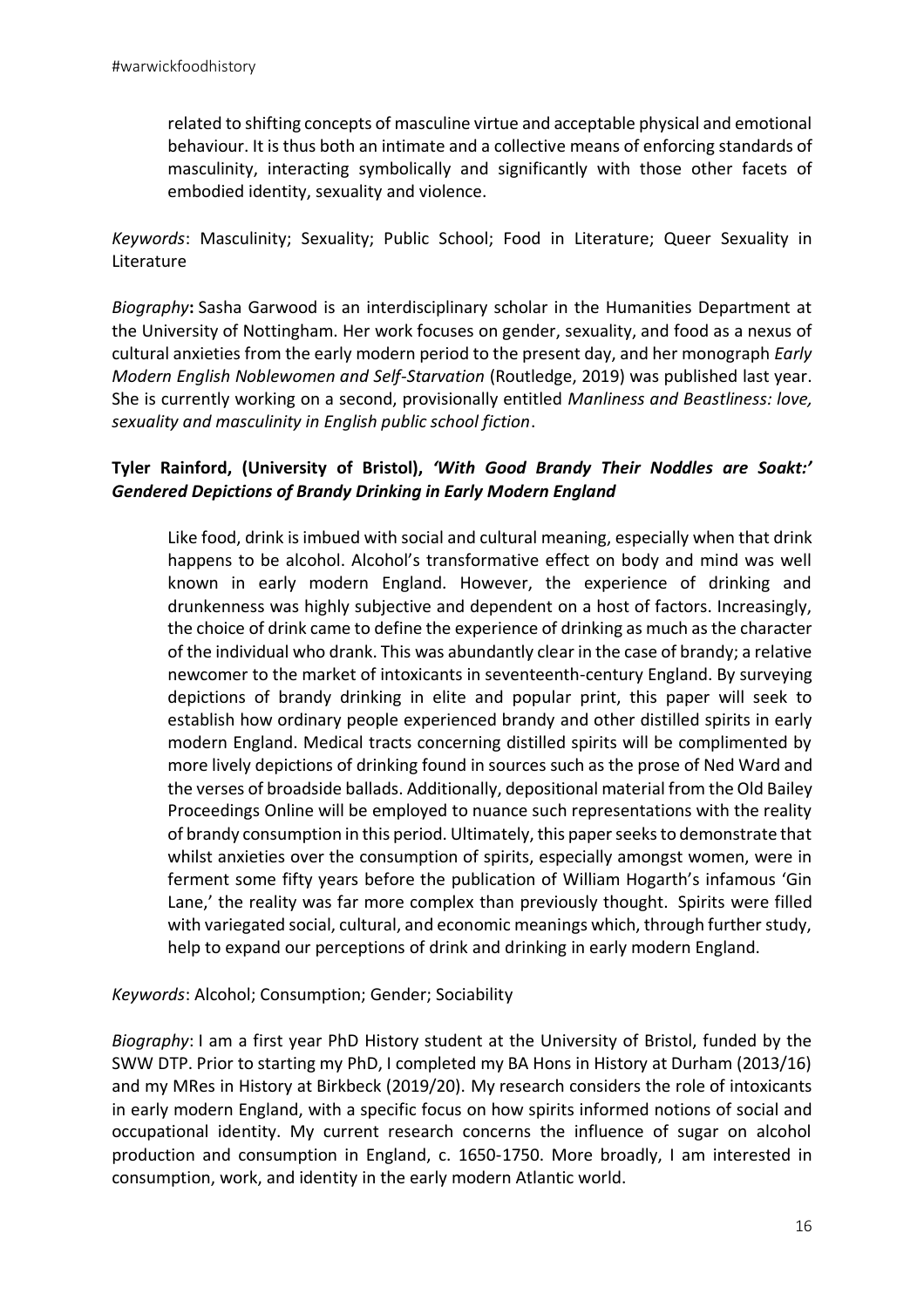### **PANEL SIX –** FOOD, THE FINAL FRONTIER: CONSUMING COLONIALISM

**11:15-12:30 (BST), Friday 18th June** Chair: Serin Quinn

#### **Mary Irwin & Ana Tominc, (Queen Margaret University), '***Blooming Bananas'- Britain, Britishness and Brand Banana*

The worst excesses of so-called bumbling, Brussels bureaucrats' interference in the British way of life was characterised most memorably in 1990s tabloid reports of EU desires to straighten out the Brits and their bendy bananas. If they could meddle with this humble much loved British fruit – what would they do next? Yet the banana is neither British nor humble, being in fact an exotic Caribbean import. Nevertheless, the banana has come to represent, as in the example of the bendy banana, something quintessentially British, with a rich and complex range of metaphorical symbolisms which have much to say about both the British way of life and Britons themselves.

This paper will explore British cultural narratives of the banana, interrogating variously its significance as a symbol of plucky second world war privation, endurance and ultimate victory and concurrently an icon both of smutty, silly British comedic sensibility and a way of describing and characterising a brand of lovable off the wall eccentricity, positive in the British, but deeply infuriating in anyone else. With its bright, vivid, jaunty yellow colouring and its distinctive shape which make it a little bit different, a bit of an exception  $-$  arguably it is rather like how the British see themselves. The paper will also step backwards to explore the dark and troubling associations between bananas and colonialism, the importation of the banana into Britain standing in for its still largely unacknowledged, undocumented and highly problematic relationship with slavery. The banana this paper will argue makes an unconventional but in fact very fruitful starting point for unpeeling any number of unexamined layers of British identity challenging self identifications as a nation of stout, plain dealing common sense 'John Bulls'.

This project is supported by the Carnegie Research Incentive Grant (*Representing food in UK media during the Brexit campaign: Policy, regulation and national food myths* (RIG009801).

*Keywords*: Banana; Brexit; Britishness; Political Myth; Colonialism

*Biography*: Dr Mary Irwin was most recently Senior Lecturer in Media and Communication at Northumbria University Newcastle and is currently a researcher in Media and Communications at Queen Margaret University, Edinburgh. She has published extensively in the fields of TV Studies and Cultural Studies. Mary is currently writing a monograph on TV Romantic *Comedy Love Wars: TV Romantic Comedy* (Bloomsbury, 2022) and is co-editing with Dr Jill Marshall, also at Queen Margaret University, a collection on British TV comedy *This Country: British Screen Comedy Cultures* (Palgrave, 2021).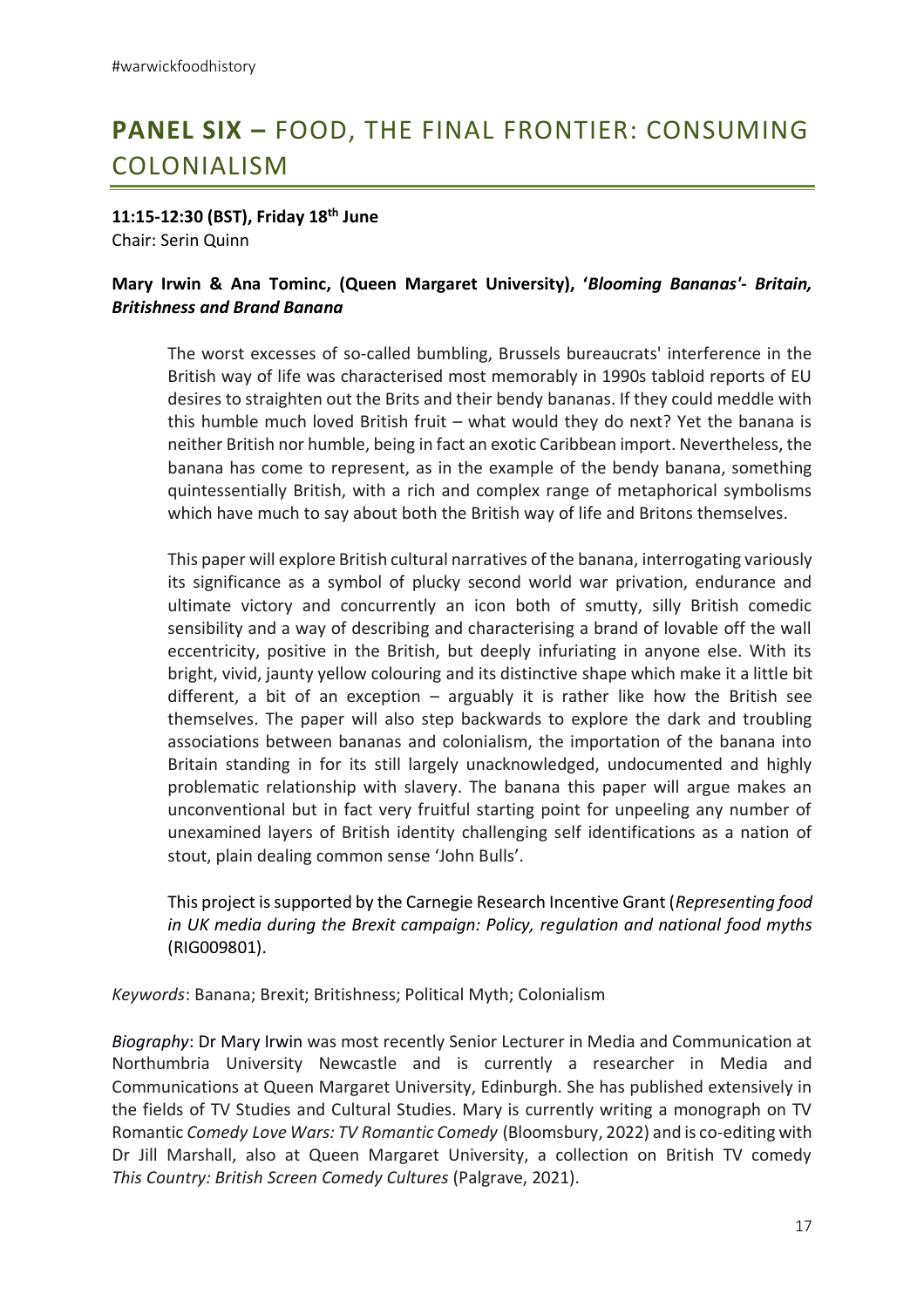Dr Ana Tominc is an Assistant Professor in Food, Communication and Media Studies at Queen Margaret University Edinburgh, United Kingdom. She has published on contemporary food discourses related to lifestyle and class, veganism and far-right cooking show on social media, construction of culinary identity, cookbooks, and food television in socialist Yugoslavia. She is the author of *The discursive construction of class and lifestyle: celebrity chef cookbooks in post-socialist Slovenia* (John Benjamins, 2017) and the founder of Biennial Conference on Food and Communication (www.foodcommunication.net). Her latest book is an edited collection *Food and Cooking on early Television: Impact on European food cultures* (Routledge, 2021).

#### **Samuel Limby, (Trinity College Dublin),** *Cook and Coconuts; Culinary experiences in the Pacific during the Age of Exploration*

The voyages of Captain James Cook widened the scope of European understanding while inhabiting a level of cross-cultural encounters not seen since the Iberian explorations of the Americas in the late fifteenth and sixteenth century. Cook's three voyages of exploration facilitated cultural encounters between its European crews and the multitude of Pacific islanders they encountered. These encounters have been much studied, with scholars particularly emphasising the religious, material and bodily exchanges that spawned from them. What is often forgotten, but was an intrinsic experience of those involved, is the diffusion of alternative culinary experiences. Whether it was the crew's consumption of walrus meat to coconut milk mixed cocktails, Captain Cook and his crew experienced a culinary experience wholly foreign and strange to British sensibilities. This paper argues that a food history approach to Cook's voyages of exploration, and Europeans ventures into the Pacific more broadly, is both an insightful and rewarding lens for studying European and Polynesian cultural encounters. The many journals and memoirs of officers from these three voyages speak to the importance of food and drink. Primarily concerning the morale of the ship's crew, these written narratives also shed light on the many religious practices that were involved in the transaction of foodstuffs from Islander to European, while also reflecting the officers' opinions of the unfamiliar environment that these voyages placed them in. Therefore this paper cites foodstuffs as a microcosmic approach to the cultural encounters at the centre of Cook's three voyages.

*Keywords*: Cross-cultural Encounters; Captain Cook; Eighteenth Century Pacific Exploration; Polynesian Foodstuffs

*Biography*: I am currently a postgraduate student of history enrolled in Trinity College Dublin's International History MPhil program. Before this, I graduated from University College Dublin with a specialism in History and Classics. My interests in history primarily cover the study of the British empire, with a specific interest in the empire of the eighteenth century. My current research focuses on the East India Company's rule of the Indian subcontinent through the perceptive of political theory.

#### **Sonakshi Srivastava, (Indraprastha University),** *A Pinch of Salt: Interrogating the Politics of Salt in Modern India*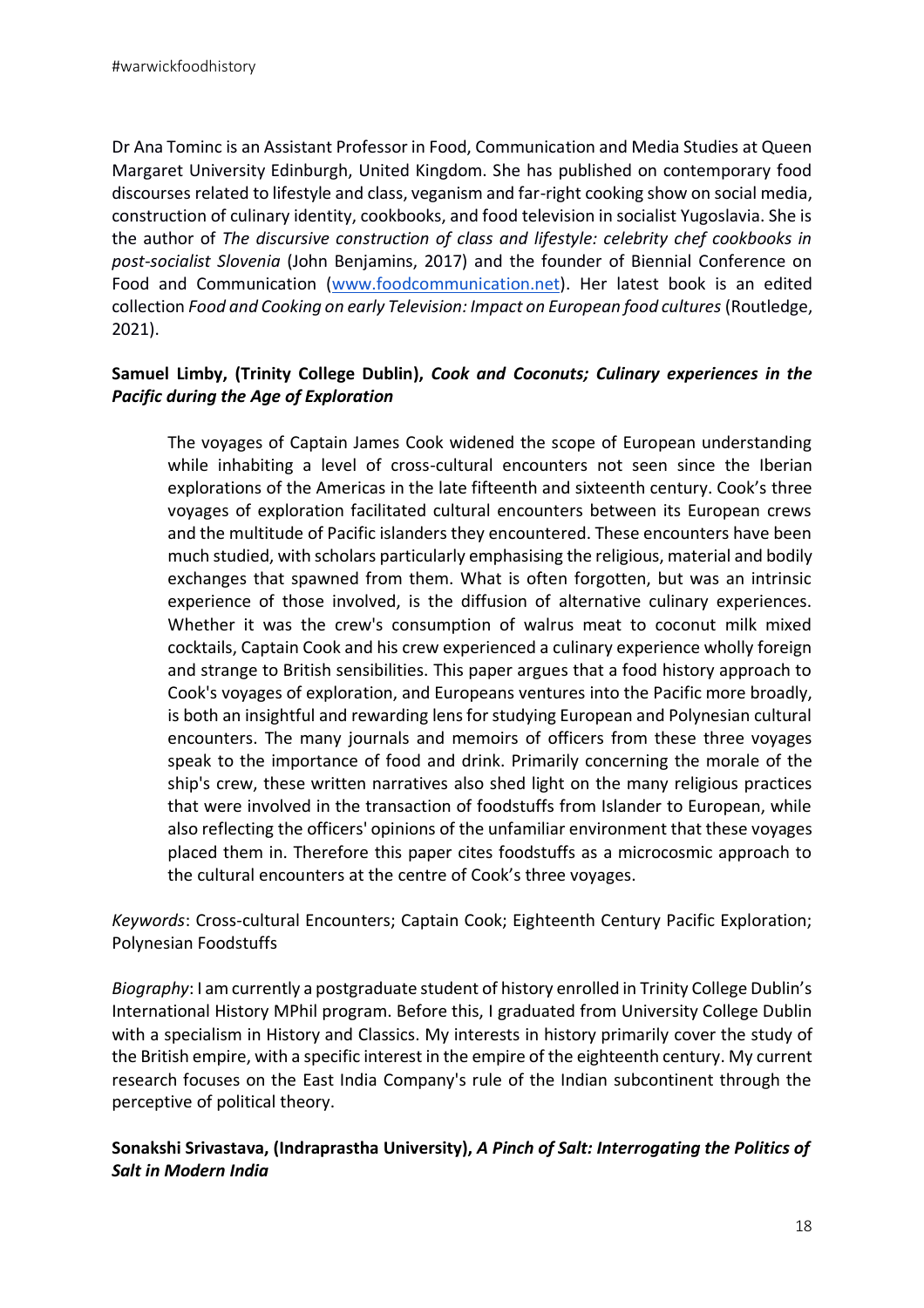Noted anthropologist Mary Douglas treats food as a code that is capable of expressing social relations, and more often than not, this code, if decodified, conveys 'message about different degrees of hierarchy, inclusion and exclusion, boundaries and transactions across the boundaries'. She further likens food to sex — both have a 'social as well as a biological component' (1972, p61).

When food is served on plate, what we partake are not just nutrients but also kinship obligations. Food preferences eschews no neutrality, we routinely use food to express relationships among and within ourselves and the environment. The obtaining and consuming of food is an eloquent statement of shared ideology.

The gastronomic medium serves as a conduit for including/excluding members with/in the society. Food habits provide sustenance to social order. A meal partaken is equivalent to participating in a 'structured social event which structures others in its own image....and separates it from disorder' as corroborated by Douglas (1972, p62).

In the Indian context, salt is an essential commodity so much so that it can be enumerated as the fourth basic need in addition to "*roti, kapda aur makan" (bread, cloth, and house).* Salt as an exalted commodity remains a nexus of contested power struggles.

The present paper takes into consideration the major works of the Indian modern novelists, Mulk Raj Anand and Premchand to navigate these power struggles through their writings by taking into consideration Gandhi's philosophy (he crusaded the antisalt tax movement) to further delineate the class and caste struggles apart from the racial tensions that are brought to the fore through the acts of consumption/ nonconsumption of salt.

*Keywords*: Service; Salt; Fidelity; Colonialism; Casteism; Tax

*Biography*: Sonakshi Srivastava graduated from the University of Delhi, in 2020, and is now an MPhil scholar at Indraprastha University, Delhi, where she researches on speculative fictions, and Discard Studies. Currently, she is an Oceanvale Scholar for the Spring-Autumn session at Kirori Mal College, University of Delhi, where she is researching on the aesthetics of emotions in Kobo Abe's novels. Her works have previously published in the eSharp Journal, and as chapters in two edited volumes, and a recent piece for the TMR. Her areas of interests include aesthetics and critical theory, memory and trauma studies, animal studies and ethics, food studies, and Indian Writing in English among others.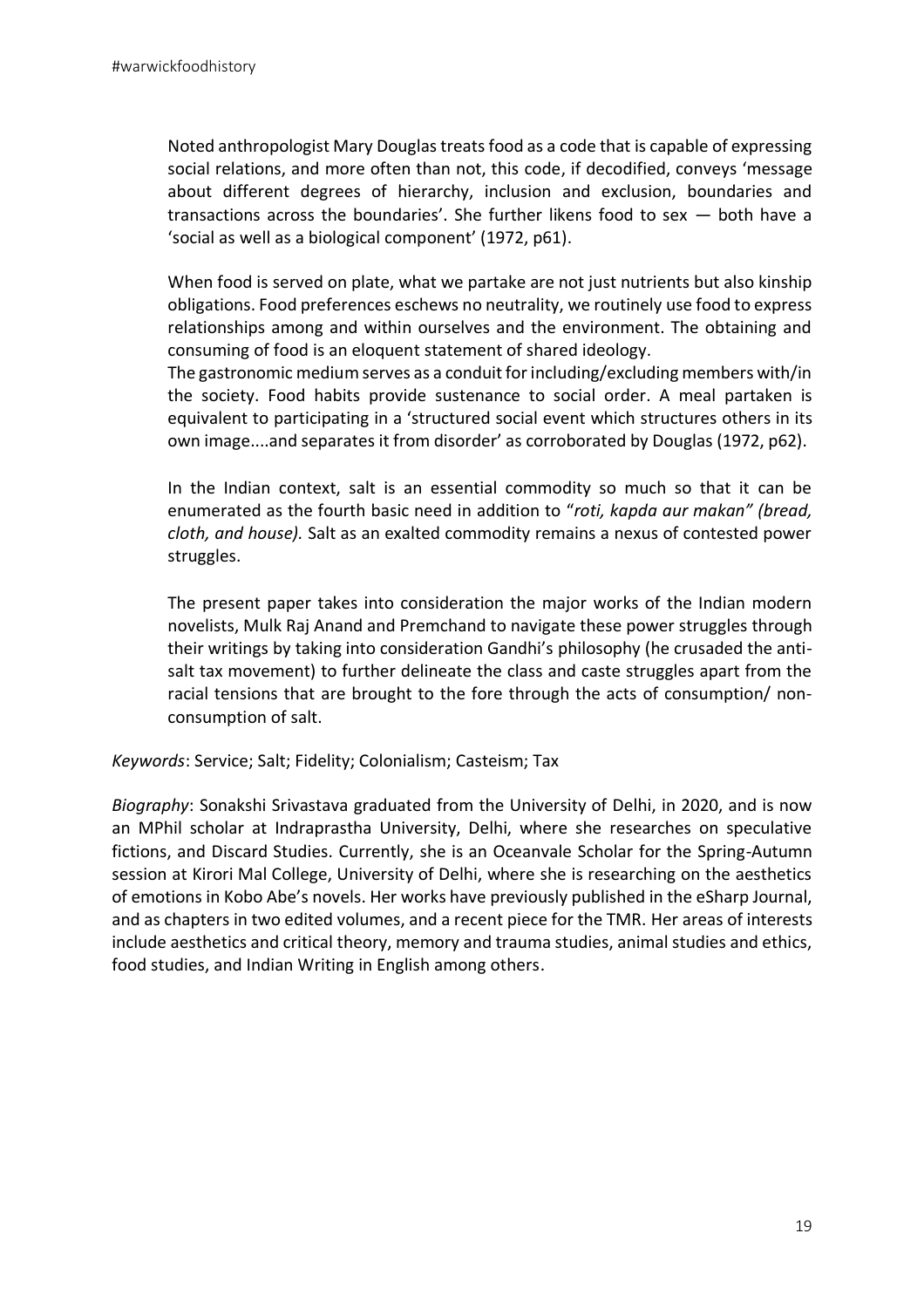### **PANEL SEVEN –** THE GLOBAL POLITICS OF PATRIOTISM: FOOD, DRINK, AND THE NATION

#### **13:30-14:45 (BST), Friday 18th June**

Chair: Maria Reyes Baztán

#### **Maurice Hutton, (University of Nottingham),** *Traditional Beer for the Modern Townsman: Contestations around Municipal 'African Beer' in Late Colonial Bulawayo, Zimbabwe*

In this presentation, I examine how "traditional" African beer took on new contested meanings in the late colonial urban setting in southern Africa. Since the early 1900s, urban councils across British Africa had brewed traditional sorghum/rapoko-based opaque beer to sell to (Black) African townspeople. Holding monopolies on the sale of alcohol within their jurisdictions, they had used the profits therefrom to fund (usually lacklustre) development efforts in the segregated African residential areas. Since precolonial times, most African societies had conceived of opaque beer as a nutritious meal, and urban administrators found it expedient to share this conception (whilst prohibiting Africans from consuming "European" beer, wines and spirits, until the final years of colonial rule.) After WWII – in the context of wider developmental/modernising reforms across the continent – municipal beer took on new meanings, as I show in the case of Bulawayo, the second city largest of Zimbabwe. Not only was beer production ramped up to fund increasingly ambitious housing and welfare schemes, but elaborate beer gardens were constructed and more aggressive marketing campaigns launched, to associate municipal beer with fitness, football and modern (mostly male) urban lifestyles. This was a much more sophisticated attempt to compete with the rival illicit liquor dens ("shebeens"), by giving legitimacy to municipal beer and integrating it within the municipal council's post-war paternalistic mission of helping "tribal" Africans transition from "tradition" to "modernity". The Council's energetic campaigns provoked deeper and more complex moral, political and public health critiques from residents and health experts. Municipal beer became a contradictory symbol of both development and state neglect. Bulawayo's same municipal beer brand exists to this day, and drinking this beer remains a political act, now affirming regional patriotism and ethnic identification.

*Keywords*: Colonial Africa; Traditional Beer; Municipal Beer Monopoly; Urban Development

*Biography*: I am a postdoctoral research fellow in the History Department at the University of Nottingham. I have a PhD in African Studies from the University of Edinburgh. My PhD was on urban planning and development in late colonial Zimbabwe; my current fellowship is on interwar ecology and agricultural development in Northern Rhodesia (Zambia), as part of the project: Inherited Soil Surveys, Transdisciplinary Approaches in Zambia (InSTAnZa). I am generally interested in the history of 'development' in Africa from colonial times to the present.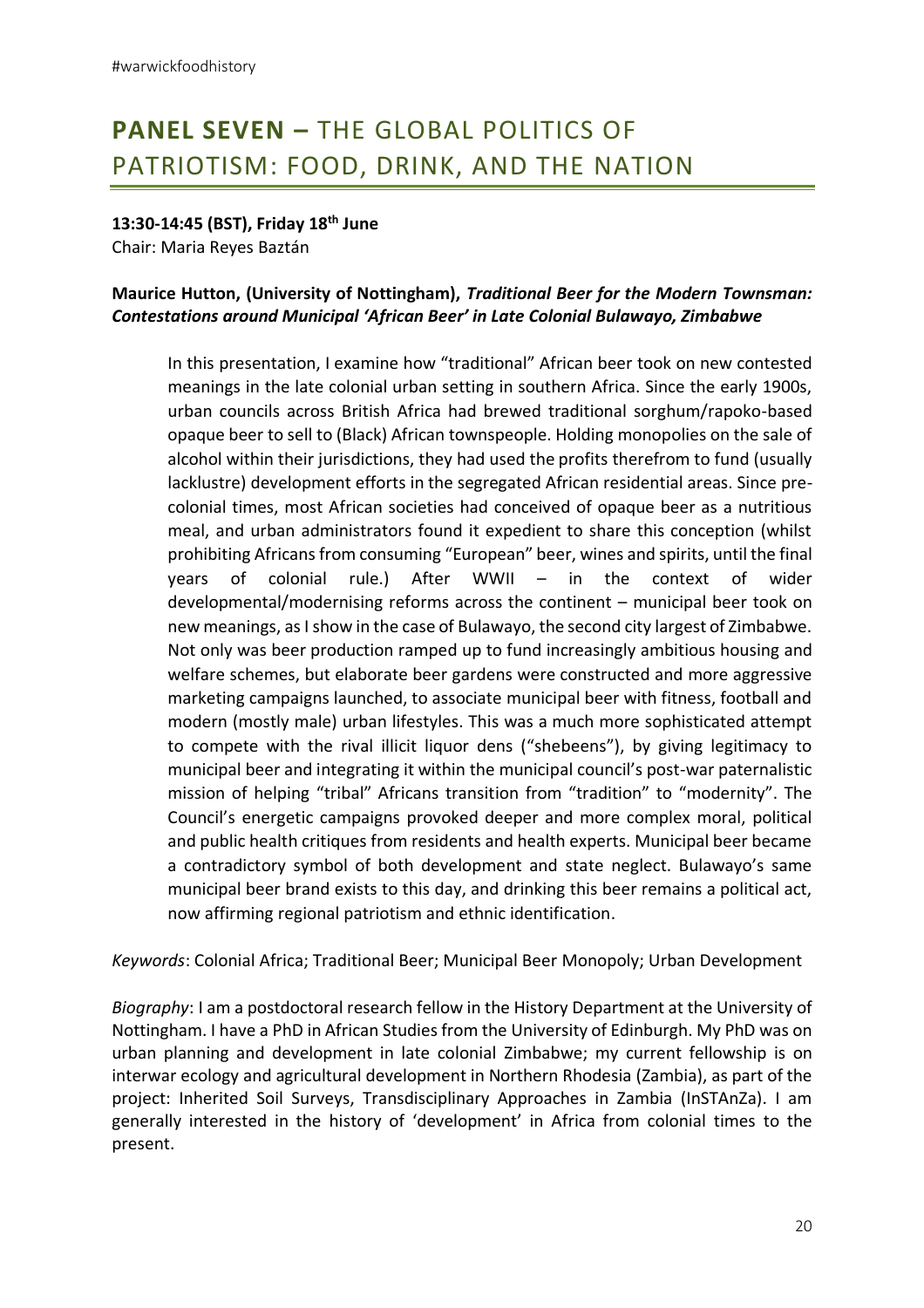#### **Noel Carolan, (Dublin City University),** *The last cry of nineteenth-century famine in Ireland and echoes of India: the politics of food supply in 1897-8*

This paper examines the partial failure of the Irish potato crop and consequent food shortage in 1897-8 which has been largely neglected by historians. It shows how food supply became a politically charged issue for Irish nationalists and unionists; the under-researched political engagement of Irish nationalists with the Indian famine in 1897; and how focused reportage galvanised the charitable response.

Michael Davitt, the most left-leaning and anti-imperialist among Irish MPs, worked closely in London to raise awareness of the distress in India, with the Social Democratic Federation and Dadabhai Naoroji, the first Asian MP. Maud Gonne, an extreme Irish nationalist born in Surrey and descendant of a prosperous London draper, found common political ground with Sir William Wedderburn, a Liberal MP active in the British committee of the Indian National Congress, by hitching objection to the 1897 jubilee celebrations to the famine in India of that year.

The British public provided generous charitable support to India following the photography and reportage of separate 'famine correspondents' employed by *Cosmopolitan* and Reuters. Similar coverage of the 1898 distress in the West of Ireland by the *Manchester Guardian* brought charitable funding to Ireland: photography was likewise at the forefront of this endeavour. The British government formulated its response to the unfolding distress in Ireland, with concern for its Treasury implications, while watching Indian developments. This paper shows how food supply politics spanned the Near-West and Far-East of the British Empire at the time of crucial importance to Ireland and India alike.

*Keywords*: Food Supply Politics; Nationalism; Empire; India, Ireland and Britain

*Biography*: Following a successful and fulfilling career in the Garda Síochána, Ireland's national police service, Noel Carolan completed a MA in history in 2019 at Dublin City University, where he is now a PhD student. His PhD research interest is the politics of food supply in Ireland, during peace and war from 1895 to 1923, and its location in the wider imperial and world context of the time. He is a grateful recipient of a four-year post-graduate research fee scholarship from Dublin City University and a winner of the history bursary awarded by Universities Ireland in 2020.

#### **Haoran Ni, (University of Kansas),** *From "Sanitation" to "Uncleanliness": The Changing Culture of Soda Water in Modern Shanghai*

In the second half of the nineteenth century, soda water was introduced into the Chinese market. At first, it was a luxury only afforded by the upper stratum of society. Since the Republican period, soda water started to gain popularity. Its sanitary and clean quality, as well as being machine-made, became a token of Western modernity. This paper focuses on modern Shanghai to explore how the Western concept of "hygiene" and mass mechanical production shaped soda water into a popular drink and welcomed by Shanghai citizens. During Republican China, the government at all levels further formulated sanitary ordinances to standardize the manufacturing